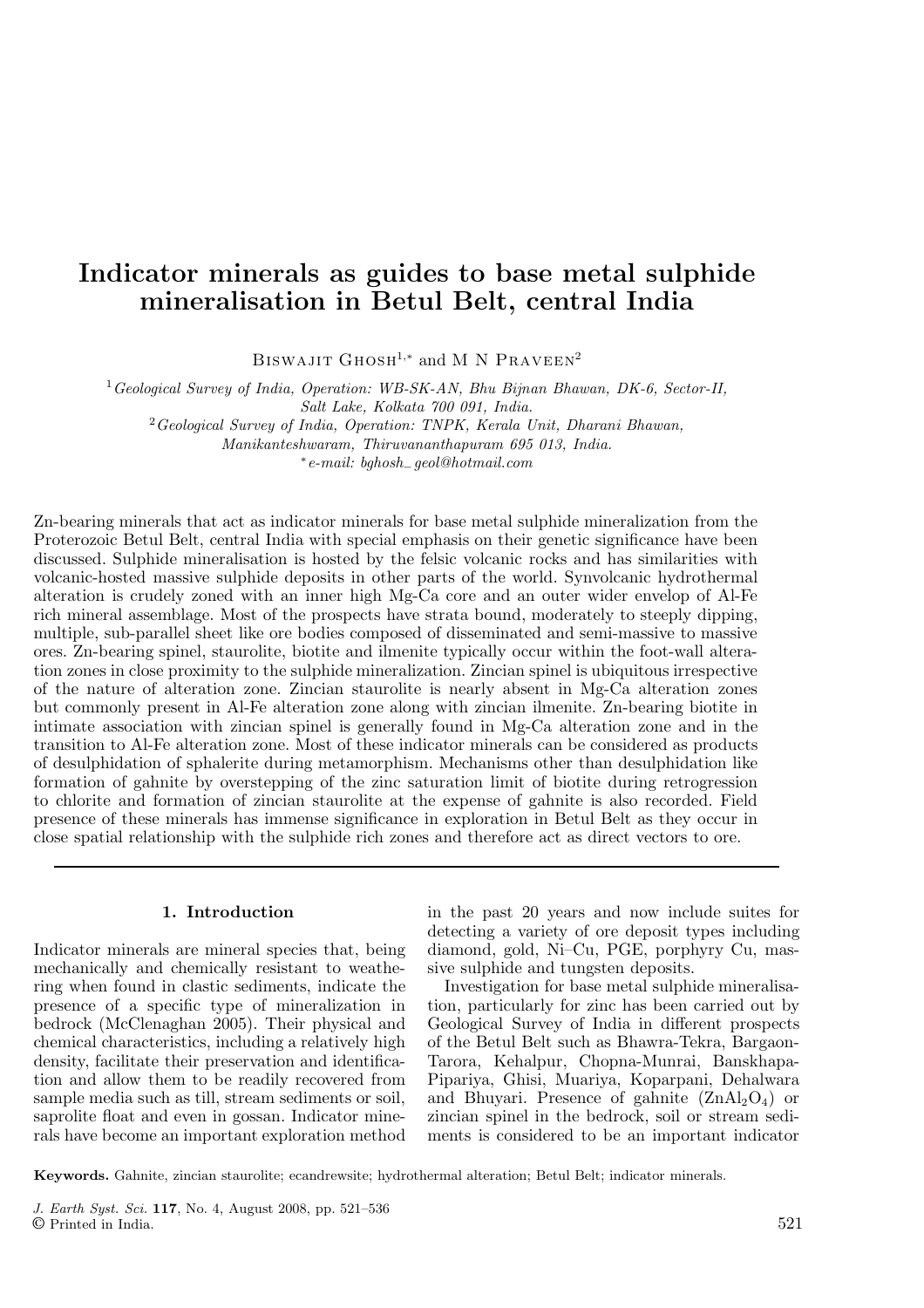

Figure 1. Geological map of the central part of the Betul Belt showing different areas of base metal mineralization.

for the proximity to zinc mineralization and has been successfully used in the past to locate new areas with sulphide mineralization. Zincian spinel is reported from metamorphosed hydrothermally altered felsic volcanic rock from Muariya, Banskhapa, Koparpani and Bhuyari prospects (Mahakud *et al* 2001; Ghosh *et al* 2006; Praveen and Ghosh 2007). Recently, Ghosh and Praveen (2007) added new data from Koparpani base metal prospect of this belt.

With the use of *in situ* microbeam techniques other minerals like zincian staurolite, Znbearing biotite and zincian ilmenite can be used as indicator minerals to locate zinc mineralization. Although minerals like staurolite, biotite and ilmenite are widespread in the alteration zones of Betul Belt, Zn-bearing staurolite, biotite and ilmenite typically occur within the alteration zones in close proximity to the sulphide-rich zones as documented by Praveen and Ghosh (2007) and Ghosh and Praveen (2007).

The identification of Zn-rich minerals has major significance in exploration in Betul Belt as they occur in close spatial relationship with the sulphide rich zones and therefore act as direct vectors to ore. The present contribution was prompted by the invariable presence of one or all of these minerals within or adjacent to the sulphide rich zones in all the prospects of Betul Belt and it discusses their importance with special emphasis on their genetic significance.

# 2. Geology of Betul Belt

The Proterozoic Betul Belt forms a conspicuous lithotectonic unit of the Central Indian Tectonic Zone (CITZ) between Mahakoshal Belt in the north and Sausar Belt in the south. Quartzite, meta-pelite, bimodal volcanic rocks (basaltrhyolite), meta-exhalites, calc silicate rocks and banded iron formation constitute the supracrustal rocks of this belt. The belt is traversed by several ENE-WSW trending ductile shear zones having sub-vertical to steep dips, which were developed during deformation (Roy and Prasad 2001, 2003). The Betul Belt represents a unique litho-package in the CITZ comprising a prominent bimodal volcanic sequence in which felsic volcanic rocks are dominant (figure 1). Sulphide mineralisation is hosted by the felsic volcanic rocks and has similarities with volcanic-hosted massive sulphide deposits (VHMS) in other parts of the world.

Bimodal volcanics in the region consist of both meta-basalt and meta-rhyolite. Mafic volcanics occur as elongate lenses and often show interfingering relationship with the felsic volcanics. They consist of pillowed and non-pillowed metabasalts with associated mafic volcaniclastics and cherts. Felsic volcanics are represented by rhyolites, rhyolitic volcaniclastics and cherts. In mineralised areas, syngenetic hydrothermal alteration and subsequent metamorphism has obliterated primary volcanic textures in most of the rocks, however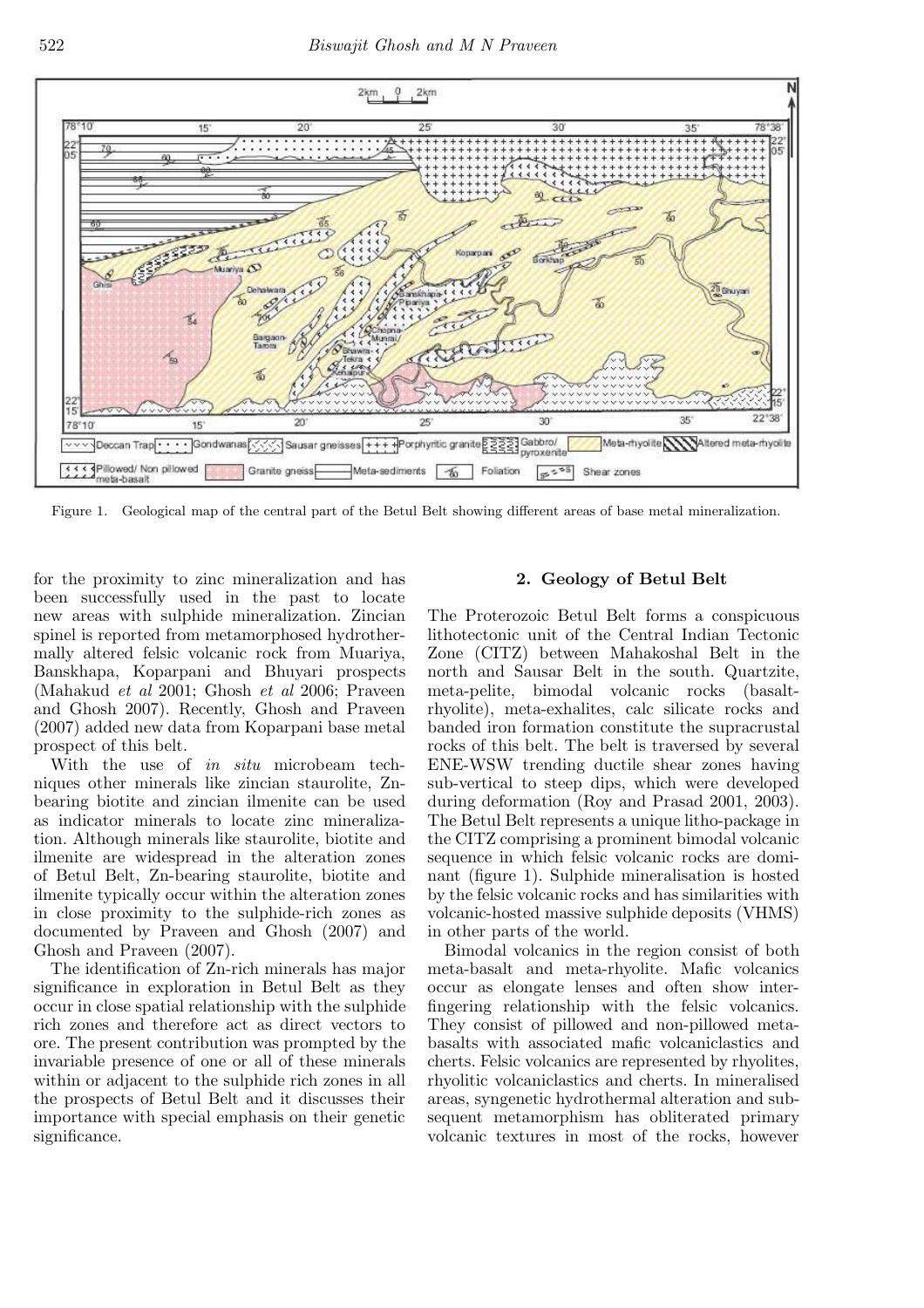relatively unaltered rocks display relict textural features based on which different volcanic facies could be recognised. The most abundant felsic volcanic facies are massive rhyolite and felsic volcaniclastics. Minor bands of laminated tuffs and chert also occur within the felsic volcanics. Massive rhyolite is generally quartz-porphyritic with rounded quartz phenocrysts in a recrystallised quartzo-feldspathic groundmass. Rhyolites at places show flow banding defined by alternate mm-cm scale pale siliceous bands and darker phyllosilicate rich bands. Volcaniclastics generally contain angular to rounded clasts in a finer grained recrystallised quartzo-feldspathic groundmass. Clasts are composed of rhyolite fragments or quartz and range in size from lapilli to bombs. Felsic volcaniclastics appear to be the favourable host rock for mineralization in most prospects. Volcaniclastic facies comprising of coarse (lapilli to bomb sized) rhyolite fragments form host rock for mineralization at Muariya prospect. Similar coarse felsic volcaniclastics form the host rocks in Bhanskapa-Pipariya and Bhanwara-Tekra prospects. At Dehalwara and Koparpani, mineralization occurs within felsic volcaniclastics that contain lapilli sized clasts. In many of these areas volcaniclastic rocks lie adjacent to massive, quartz-porphyritic rhyolite. However at Bhuyari prospect, mineralization is hosted by massive quartz-porphyritic rhyolite which at places preserves flow banding. A regional ENE-WSW to E-W trending schistosity with moderate southerly dips is developed in most of the rocks which is subparallel to the contact between the felsic and mafic volcanics.

# 2.1 *Hydrothermal alteration*

Most VHMS deposits are characterized by distinct hydrothermal alteration zones that underlie them and these are produced by reaction of ore forming fluid with the foot-wall rocks. Two major styles of foot-wall alteration are: foot-wall alteration pipes which exists immediately below the massive sulphides and conformable, strata-bound alteration which is regionally extensive. Alteration pipes are commonly zoned with an inner chloritic core and an outer sericitic zone or an inner quartz-sericite core with an outer chlorite rich zone (Franklin *et al* 1981). Riverin and Hodgson (1980) noted that the mineralogical zonation is accompanied by chemical changes with greatly increased MgO and FeO in the chloritic core and increased  $K_2O$  in the sericite zones and pervasive loss of  $Na<sub>2</sub>O$  in all the zones.

A striking feature of the felsic volcanics in the Betul Belt is the presence of intensely altered rocks near the ore zones that show near total

destruction of volcanic textures as a result of development of various assemblages of metamorphic minerals. Intensely altered felsic volcanics hosting the ore zones grade laterally into moderately altered and further into unaltered rhyolites. Alteration is generally more extensive towards one side of the ore bodies, which is therefore interpreted as the stratigraphic foot-wall through which ascending hydrothermal fluids circulated prior to tilting of the strata. Well defined alteration pipes are not observed, more commonly alteration is strata-bound with alteration assemblages occurring conformably along the ore zones and towards their foot-wall side. Alteration is vaguely zoned with an inner high Mg-Ca core represented by mineral assemblages with anthophyllite  $+$  actinolite  $+$  phlogophite  $+$  chlorite  $+$ garnet + gahnite and an outer wider envelop of Al-Fe rich mineral assemblage with quartz  $+$  gar $net + staurolite + sillimanite + galinite + service.$ Within the Mg-Ca alteration zone, small, irregular pockets of carbonate bearing rocks represented by an assemblage containing tremolite, dolomite, talc and chlorite are present in many prospects. Praveen *et al* (2005) showed that the high Mg rocks are also depleted in Na and K; they suggested that the Mg-Ca rich assemblages and Al-Fe rich assemblages associated with the ore zones in the Betul Belt might correspond to amphibolite grade equivalents of chlorite rich and sericite rich parts of the hydrothermally altered protolith. The pockets of tremolite-dolomite bearing rocks could be metamorphosed hydrothermal carbonatechlorite-quartz zones. At Bhuyari, outcrops of tremolite-carbonate rocks are closely associated with sulphide-rich zones and these at places exhibit relict primary laminations which suggest that they could be meta-exhalites related to a mineralizing hydrothermal vent (Praveen and Ghosh 2007). The area has been metamorphosed to staurolitealmandine grade (Mahakud *et al* 2001). Ghosh *et al* (2003) proposed two phases of metamorphism in which the first event is a prograde one followed by a retrograde metamorphism which might have been caused due to exhumation.

# 2.2 *Sulphide mineralization*

Sulphide deposits in the Betul Belt define a spectrum from Zn-Cu type to Zn-Pb-Cu type. Metal ratios of the prospects may be related to the composition of the foot-wall volcanics (Praveen *et al* 2007). Zn-Pb-Cu prospects of Muariya, Ghisi, Bhuyari and Dehalwara are located in areas where felsic volcanic rocks are dominant over mafic volcanics whereas Zn-Cu prospects like Banskhapa-Pipariya, Bhanwra-Tekra, and Bargaon-Tarora occur in very thin sequences of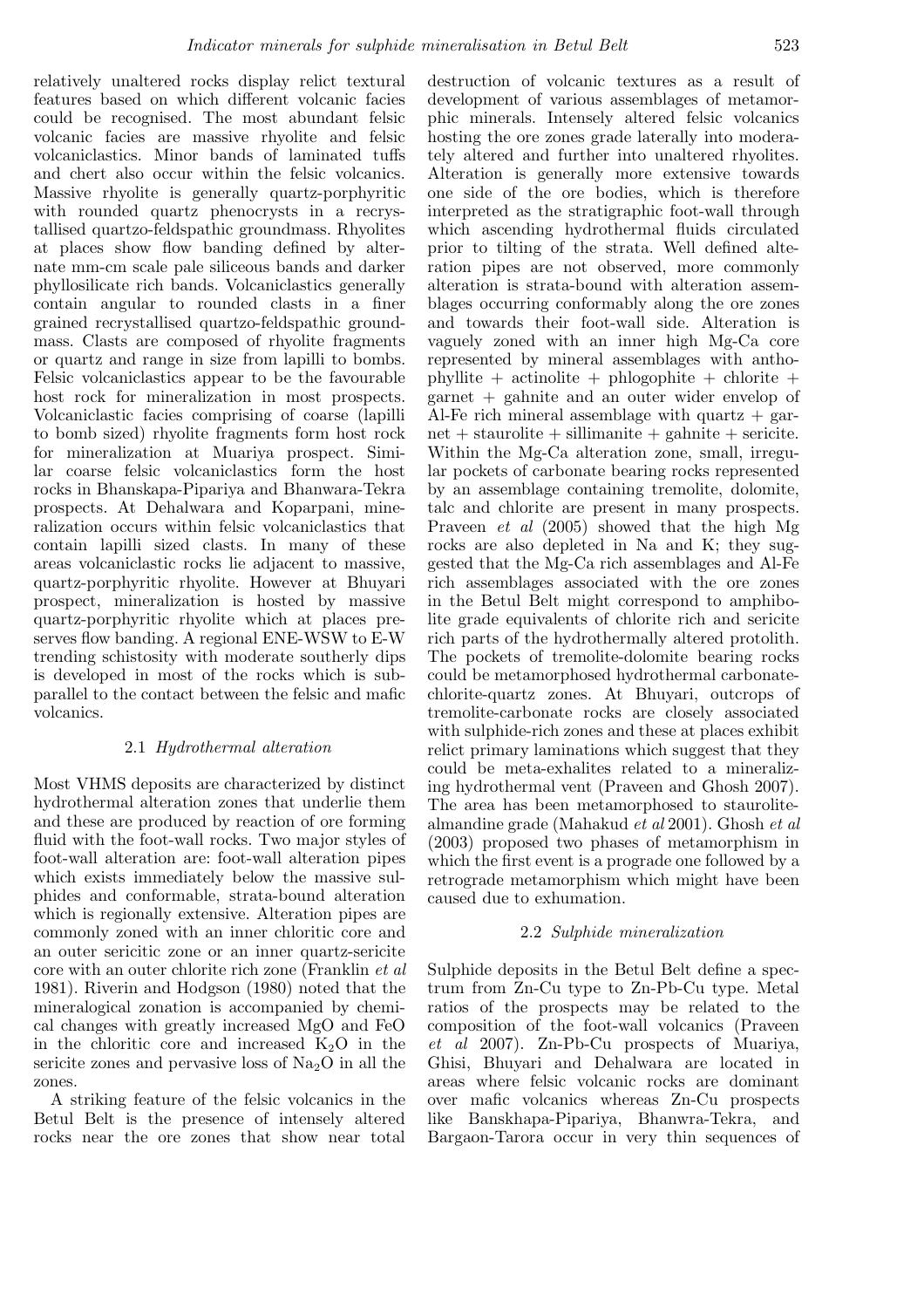

Figure 2. (A) Drill core showing multiple sheet like semi-massive ore zones from Bhuyari prospect; (B) Gahnite (Gh) in association with garnet (Gt) and quartz  $(Qz)$  from the Fe-Al alteration zone of Banskhapa prospect;  $(C)$  Gahnite-anthophyllite (An) association from the Mg-Ca alteration zone of the same prospect; (D) Hand specimen of the gahnite-anthophyllite rock showing idiomorphic crystals of gahnite (dark, elevated) in association with anthophylite.

felsic volcanics enclosed within more voluminous mafic volcanics.

The mineralised horizons consist of mainly disseminated ore, which enclose sub-parallel lenses of massive  $(> 50 \text{ vol } \%)$  sulphide minerals) and semi-massive  $(25-50 \text{ vol } \%$  sulphide minerals) ore. Zinc is the major metal with subordinate Pb and Cu. Ag and Cd are the other associated metals. The ore zones are enveloped by a halo of disseminated pyrite extending 100 to 200 meter into the foot-wall and up to 50 meter towards the hangingwall. Disseminated pyrrhotite occurs along with pyrite and minor chalcopyrite below the ore zones. Pyrrhotite and pyrite occur in the massive as well as in disseminated ore.

Most of the prospects have strata bound, moderately to steeply dipping, multiple, sub-parallel sheet like ore bodies composed of disseminated and semi-massive to massive ores (figure 2A).

At Banskhapa-Pipariya, Mahakud *et al* (2002) noted that within the sub-parallel ore bodies there exists a distinct vertical metal zonation with the upper ore bodies being zinc rich and the lower ore bodies being more copper rich. Sulphide mineralogy consists of mainly sphalerite, pyrite, galena, chalcopyrite and pyrrhotite. Major gangue minerals comprise of quartz, chlorite, biotite, amphibole, garnet and gahnite. No primary lamination or bedding is observed in the sulphides. Ore textures are indicative of metamorphic recrystallisation and massive sulphides have medium-to-coarse grained sphalerite-galenachalcopyrite-pyrite assemblages. Chalcopyrite disease textures with blebby inclusions of chalcopyrite within sphalerite are a common feature (Praveen *et al* 2007). In semi-massive portions, sulphides occupy intergranular spaces of the host rock minerals. Relict host rock patches are commonly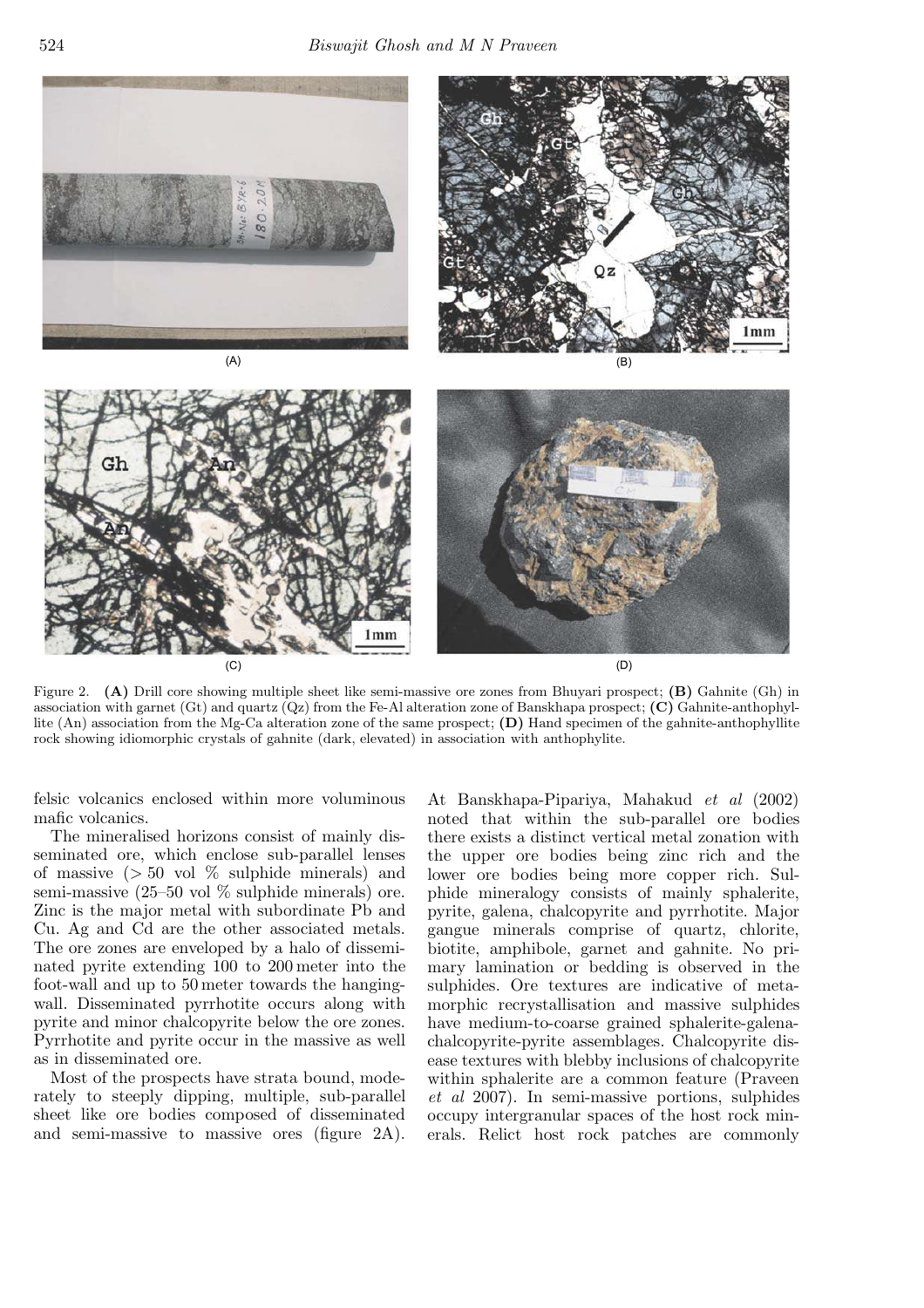present within the massive sulphides. Such features commonly occur in massive sulphides within volcaniclastics and are related to a sub-seafloor replacement origin for the ores as ore fluids rise through permeable rocks (Doyle and Allen 2003).

### 3. Indicator minerals

The use of microbeam techniques to study the chemistry of the alteration minerals have resulted in the identification of several Zn-bearing minerals other than gahnite like zincian staurolite, zincian ilmenite and Zn-bearing biotite. One or more of these minerals have been identified from the alteration zones of each of the prospects at Koparpani, Muariya, Dehalwara, Bhanskapa-Pipariya and Bhuyari. Formation of these minerals is controlled by a variety of physical and chemical parameters including  $f(O_2)$ ,  $f(S_2)$ , pressure, temperature, composition of the host rock and ability of these minerals other than spinel to incorporate Zn in their structure. As a result, zincian staurolite is nearly absent in Mg-Ca alteration zones but commonly present in Al-Fe alteration zone. Zincian spinel, on the other hand, is ubiquitous irrespective of the nature of alteration zone. Zn-bearing biotite along with zincian spinel is generally found in Mg-Ca alteration zone and in the transition to Al-Fe alteration zone. Zincian ilmenite occurs in Al-Fe alteration zone of Koparpani prospect (figure 1). Zincian ilmenite with Fe+Mn < 0.5 *apfu* (known as ecandrewsite) is extremely rare, only reported from Al-Fe alteration zone of Koparpani area (Ghosh and Praveen 2007). The present study reports zincian ilmenite (with Zn < 0.5 *apfu*) from Banskhapa and Dehalwara prospect of the Betul Belt (figure 1).

### 3.1 *Zincian spinel*

Zincian spinel or gahnite  $[(\text{Zn}, \text{Fe}, \text{Mg})\text{Al}_2\text{O}_4]$  is an accessory mineral found in various geologic settings including metamorphosed massive sulphide deposits, aluminous metasediments, pegmatites, skarns and marbles. Although not that abundant in nature, it is most common in and around metamorphosed massive sulphide deposits (MMS). In view of the spatial relation between zincian spinel and metamorphosed volcanogenic base metal sulphide mineralisation, and based on compositional considerations, zincian spinel has been proposed as an indicator mineral and a potential exploration guide in the search of ores of this type (Sandhaus and Craig 1986; Sheridan and Raymond 1984; Spry and Scott 1986a, b).

Occurrences of gahnite are recorded from hydrothermally altered felsic volcanic rock of

Banskhapa-Pipariya, Koparpani and Muariya base metal prospects (Ghosh *et al* 2006). At Banskhapa-Pipariya prospect (figure 1), gahnite occurs in both the Mg-Ca and the Fe-Al alteration zones. In the Fe-Al alteration zone, gahnite occurs in the assemblage quartz + gahnite + sericite  $\pm$ garnet  $\pm$  staurolite (figure 2B) occurring as conformable zones with the ore body and crops out impersistently for nearly 500 m along strike. The Mg-Ca alteration zones occurring as lenses within the more widespread Fe-Al alteration zone also host abundant gahnite in an assemblage consisting of anthophyllite  $+$  gahnite  $+$  garnet  $+$ chlorite (figure 2C). In hand specimens, dark green euhedral crystals of gahnite (up to 1 cm length) together with anthophyllite constitute up to 50% of the rock (figure 2D). In the Koparpani prospect (figure 1), outcrops of gahnite bearing rock extend intermittently for nearly 600 m along strike adjacent to the mineralized horizon. Light green octahedral crystals and crystal fragments can be found in the soil over the altered rock and even in stream sediments 800 m away from the gahnite bearing outcrops. Gahnite in this prospect is present in an assemblage containing quartz + gahnite + garnet  $\pm$  staurolite. Gahnite occurs either as poikiloblastic grain replacing garnet (figure 3A) or at the core of the coronal garnet along with quartz (figure 3B). Recently, Ghosh and Praveen (2007) made a detailed study of the relationship between associated garnet, gahnite and staurolite from the Koparpani area and suggested that they formed in a single metamorphic regime of continuously decreasing growth kinetics. At the Muariya prospect (figure 1), outcrops of gahnite bearing rock are rare, however they have been found in the drill core closely associated with the mineralized zone. Large gahnite (up to 1.5 cm in length) crystals occur in association with anthophyllite, chlorite and quartz along with disseminations and veins of sphalerite, galena, chalcopyrite, pyrrhotite and pyrite. Gahnite generally contains inclusions of sulphides. At the Dehalwara prospect (figure 1), outcrops of quartz-gahnite-garnet-biotite-staurolite rock occur within the Fe-Al alteration zone towards the footwall side. Petrographic evidence is suggestive of gahnite formation from Zn-bearing biotite during its transformation to chlorite (figures 3C, D). At the Bhuyari prospect (figure 1), gahnite is present in the quartz  $+$  biotite  $+$  muscovite  $+$  plagio- $\text{close} + \text{gahnite} + \text{garnet} + \text{chlorite}$  assemblage along with disseminated sulphides and is closely associated with the mineralized zone. Recently Praveen and Ghosh (2007) documented two generations of gahnite from the area where first generation gahnite formed by desulphidation process and sometimes contain inclusions of sphalerite and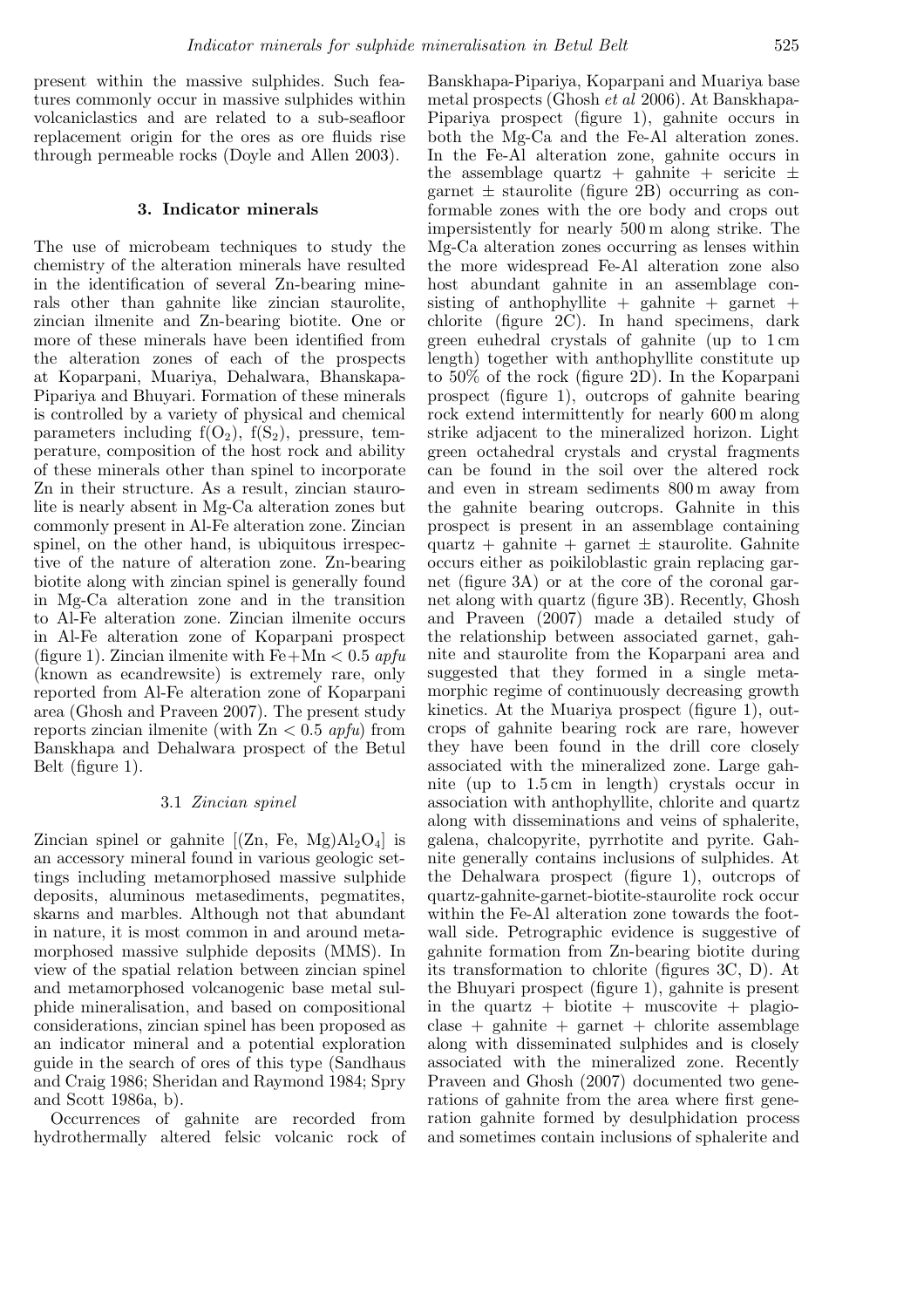

Figure 3. (A) Poikiloblastic gahnite (Gh) replacing garnet (Gt) from the Koparpani prospect; (B) Gahnite together with quartz  $(Qz)$  occurring at the core of the coronal garnet from the same prospect;  $(C)$  Formation of gahnite from Zn-bearing biotite during the chloritisation process;  $(D)$  BSE picture of the same as in  $(C)$ .

second generation gahnite formed by transformation from biotite and occur as pseudomorphs after biotite. At the Bhawra-Tekra prospect (figure 1), dark green gahnite is present in the anthophyllitechlorite bearing rocks.

From a study on the gahnite compositions from base metal sulphide occurrences, Colorado, Heimann *et al* (2005) postulated that the composition of zincian spinel in and around metamorphosed massive sulphide deposits is influenced by bulk rock composition which in the case of Mg rich alteration zones in Colorado causes a marked enrichment in the spinel component  $(MgAl<sub>2</sub>O<sub>4</sub>)$ of zincian spinel. Present study on compositions of zincian spinel from different prospects of the Betul Belt does not corroborate their findings and it clearly shows that zincian spinel from both the alteration zone (Mg-rich and Al-rich) have similar restricted composition (table 1, figure 4).

## 3.2 *Zincian staurolite*

Like gahnite, zincian staurolite is also considered to be a potential exploration guide for massive sulphides (Huston and Patterson 1995; Sandhaus and Craig 1986). It has been documented in metamorphosed massive sulphide deposits, meta-exhalites, alteration zones (later metamorphosed) and also in meta-pelites. Zn is commonly partitioned into staurolite and stabilizes staurolite to the upper amphibolite grade (Spry and Scott 1986b). Spry and Scott (1986a) proposed that Zn content of staurolite might be a useful guide to metamorphosed sulphide ores. Zincian staurolite with greater than 5 wt% ZnO (or approximately > 1 Zn *apfu*) is an excellent indicator of close proximity to sulphides. Staurolites in sulfide bearing and sulfide free assemblages may contain up to  $9 \text{ wt}\%$ ZnO (Spry and Scott 1986b; Spry 2000). Staurolite in massive sulfide deposits generally contains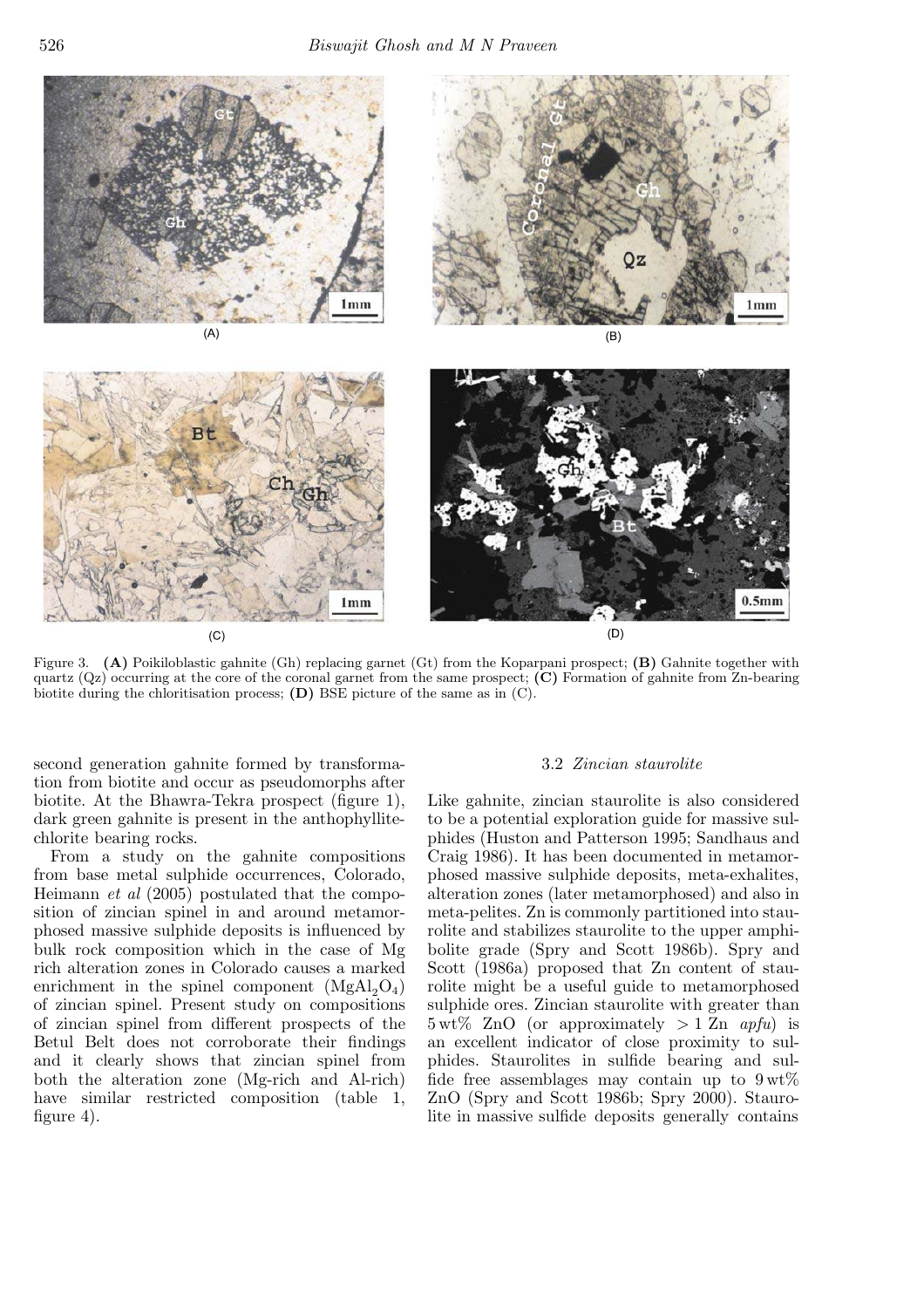|                         | Table 1. Electron microprobe analyses of zincian spinel. |       |        |       |       |                 |                |                                                     |                                                        |                        |                                                        |                           |                                             |                |                                             |               |
|-------------------------|----------------------------------------------------------|-------|--------|-------|-------|-----------------|----------------|-----------------------------------------------------|--------------------------------------------------------|------------------------|--------------------------------------------------------|---------------------------|---------------------------------------------|----------------|---------------------------------------------|---------------|
| Ref. no.                |                                                          | 2     | S      | 4     | S     | $\circ$         | $\overline{z}$ | ${}^{\infty}$                                       | $\circ$                                                | $\Box$                 | $\Box$                                                 | $\overline{\mathfrak{L}}$ | $\mathbf{13}$                               | 14             | 15                                          | $\frac{6}{1}$ |
| SiO <sub>2</sub>        | 0.08                                                     | 0.00  | 0.00   | 0.04  | 0.02  | 0.00            | $0.05$         | 0.06                                                | 0.00                                                   | 0.00                   | 0.05                                                   | 0.00                      | 0.05                                        | $\overline{0}$ | 0.02                                        | 0.04          |
| $\text{Al}_2\text{O}_3$ | 56.76                                                    | 55.86 | 56.02  | 55.55 | 55.60 | 56.68           | 55.96          | 56.55                                               | 56.33                                                  | 57.09                  | 56.58                                                  | 55.42                     | 56.34                                       | 55.15          | 55.56                                       | 55.40         |
| FeOt                    | 8.78                                                     | 7.46  | 8.09   | 7.81  | 3.42  |                 | $3.01\,$       |                                                     | $6.68\,$                                               | $7.05\phantom{00}0.08$ | $6.64\,$                                               | 6.59                      |                                             | 8.83           |                                             | $9.55\,$      |
| MnO                     | 0.27                                                     | 0.20  | 0.10   | 0.17  | 0.31  | $3.48$<br>0.27  | 0.25           | $\begin{array}{c} 4.68 \\ 0.22 \\ 2.14 \end{array}$ | 0.12                                                   |                        | $0.15\,$                                               | $0.15\,$                  | $\begin{array}{c} 9.36 \\ 0.10 \end{array}$ | 0.07           | $\begin{array}{c} 9.11 \\ 0.12 \end{array}$ | 0.09          |
| MgO                     | 1.76                                                     | 1.31  | 1.37   | 1.20  | 1.61  | $1.75\,$        | $1.37$         |                                                     | 1.42                                                   | $1.61\,$               | $1.53\,$                                               | 1.41                      | $1.64\,$                                    | 1.41           | 1.41                                        | 1.85          |
| ZnO                     | 32.45                                                    | 34.70 | 35.27  | 34.35 | 37.95 | 38.39           | 39.48          | 36.89                                               | 36.09                                                  | 35.21                  | 35.85                                                  | $36.45\,$                 | 33.31                                       | 34.20          | 34.32                                       | 32.91         |
| Total                   | 100.10                                                   | 99.53 | 100.85 | 99.12 | 98.91 | 100.57          | 100.12         | 100.54                                              | 100.64                                                 | 101.04                 | 100.80                                                 | 100.02                    | 100.80                                      | 99.77          | 100.54                                      | 99.84         |
|                         | Number of metal atoms on 4 oxygen basis                  |       |        |       |       |                 |                |                                                     |                                                        |                        |                                                        |                           |                                             |                |                                             |               |
| 55                      | 0.002                                                    | 0.000 | 0.000  | 0.000 | 0.000 | 0.000           | $0.001\,$      | $0.002$                                             | $0.000$                                                | $0.000$                | 0.002                                                  | $0.000$                   | $\!0.001$                                   | $\!0.004\!$    | $0.001$                                     | 0.001         |
| 궄                       | 1.984                                                    | 1.977 | 1.963  | 1.972 | 1.974 | 1.976           | 1.975          | 1.967                                               | 1.981                                                  | 1.989                  | $1.981\,$                                              | 1.969                     | 1.972                                       | 1.962          | 1.962                                       | 1.961         |
| $Fe2+$                  | 0.218                                                    | 0.187 | 0.201  | 0.197 | 0.086 | 0.086           | 0.076          | 0.115                                               | $\begin{array}{c} 0.167 \\ 0.003 \\ 0.063 \end{array}$ | 0.174                  |                                                        | 0.166                     | 0.233                                       | 0.223          | 0.228                                       | 0.240         |
| Mn                      | 0.007                                                    | 0.005 | 0.003  | 0.004 | 0.008 | 0.007           | 0.007          | $0.006\,$                                           |                                                        | $0.002$<br>$0.071$     | $\begin{array}{c} 0.165 \\ 0.004 \\ 0.068 \end{array}$ | 0.004                     | 0.002                                       | 0.002          | 0.003                                       | 0.002         |
| $\mathbb{N}$ g          | 0.078                                                    | 0.059 | 0.061  | 0.054 | 0.072 | 0.077           | 0.061          | 0.094                                               |                                                        |                        |                                                        | 0.063                     | 0.072                                       | 0.064          | 0.063                                       | 0.083         |
| Zn                      | 0.711                                                    | 0.770 | 0.774  | 0.764 | 0.844 | 0.839           | 0.873          | 0.804                                               | 0.795                                                  | 0.769                  | 0.787                                                  | 0.811                     | 0.730                                       | 0.762          | 0.759                                       | 0.730         |
| Mol. per cent           |                                                          |       |        |       |       |                 |                |                                                     |                                                        |                        |                                                        |                           |                                             |                |                                             |               |
| Gahnite                 | 70.61                                                    | 75.79 | 74.71  | 75.27 | 84.19 | 83.70           | 86.48          | 79.32                                               | 77.56                                                  | 75.80                  | 77.15                                                  | 77.95                     | 70.55                                       | 72.69          | 72.28                                       | 69.34         |
| Hercynite               | 21.65                                                    | 18.41 | 19.40  | 19.41 | 8.60  | $8.58\,$        | 7.48           | 11.39                                               | $16.25\,$                                              | 17.19                  | 16.19                                                  | 15.97                     | 22.46                                       | 21.26          | 21.73                                       | 22.79         |
| Spinel                  | 7.75                                                     | 5.81  | 5.89   | 5.32  | 7.21  | 1.7             | 6.04           | 9.29                                                | 6.18                                                   | 7.02                   | 6.66                                                   | 6.08                      | 6.99                                        | 6.06           | $6.00$                                      | 7.87          |
|                         | Note: 1–4: Koparpani, 5–8: Bhuyari, 9–12: Dehalwara, 13  |       |        |       |       | -16: Banskhapa. |                |                                                     |                                                        |                        |                                                        |                           |                                             |                |                                             |               |

*Indicator minerals for sulphide mineralisation in Betul Belt* 527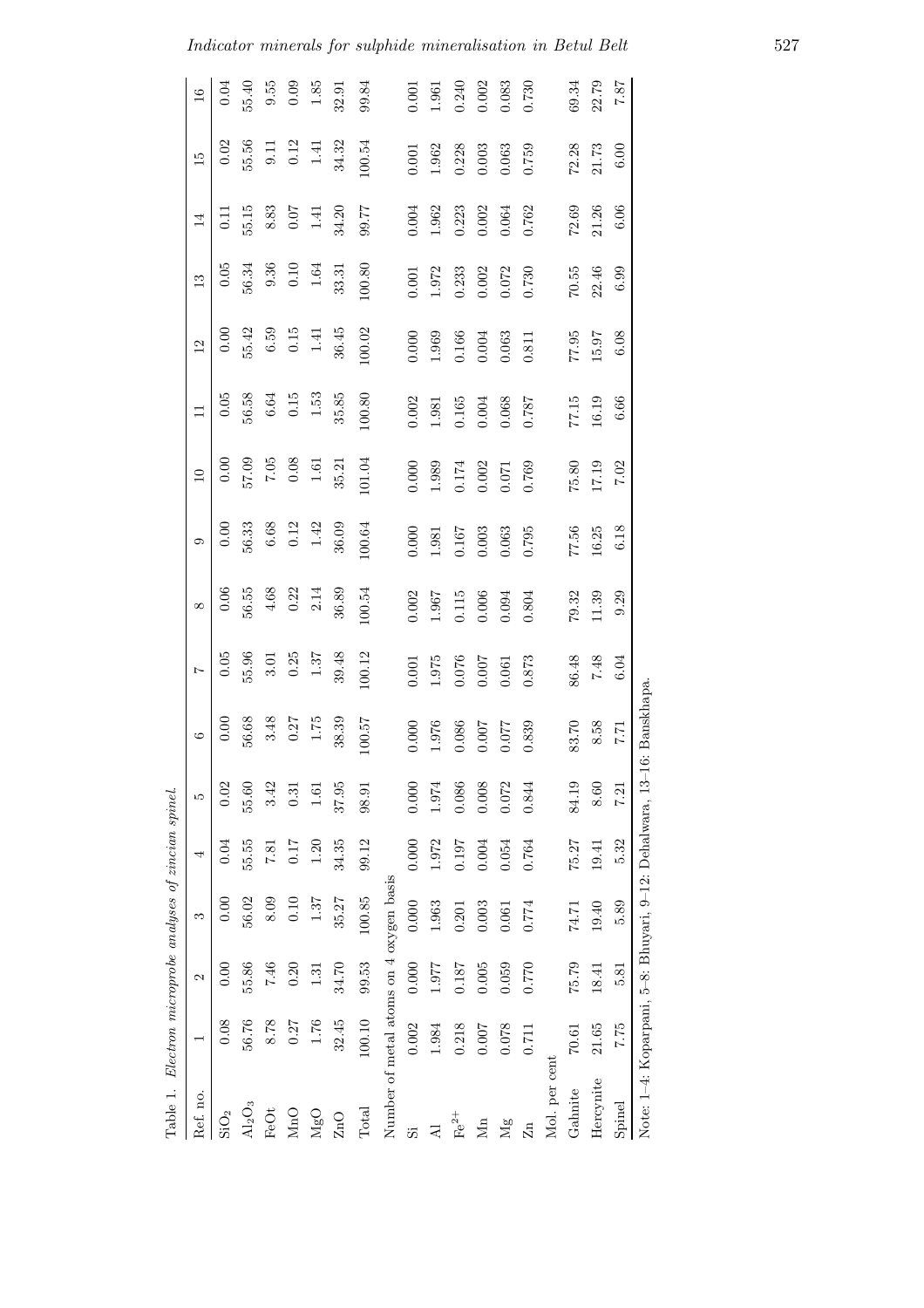

Figure 4. Triangular plot showing the compositions of zincian spinels from the Koparpani (circle), Bhuyari (square), Dehalwara (triangle) and Banskhapa (rhomb) prospects in terms of  $\text{ZnAl}_2\text{O}_4$ -FeAl<sub>2</sub>O<sub>4</sub>-MgAl<sub>2</sub>O<sub>4</sub> contents. Compositional fields of spinels from metamorphosed massive sulfides in Fe-Al meta-sedimentary and meta-volcanic rocks (1), metamorphosed massive sulfide deposits and S-poor rocks in Mg-Ca-Al alteration zones (2) and unaltered and hydrothermally altered Fe-Al rich meta-sedimentary and meta-volcanic rocks (3) of worldwide localities are superimposed (after Heimann *et al* 2005).

 $4-9 \text{ wt\% ZnO}$  whereas they contain  $0-7 \text{ wt\% ZnO}$ in the alteration zones (Spry *et al* 2000). Spry and Scott (1986b) have shown that staurolite formed by desulfidation of sulfides in the Appalachians and Scandinavian Caledonides contain higher ZnO  $({\sim}7-9 \text{ wt})$  than those that did not form by desulfidation mechanism (∼6 wt% ZnO) as in Broken Hill, Australia, Gamsberg, South Africa and Geco, Ontario.

In Betul Belt, staurolite is an ubiquitous mineral in the Al-Fe alteration zones in all the prospects. At the Banskhapa-Pipariya, Bhuyari, Bhawra-Tekra and Koparpani prospects (figure 1), it occurs in an assemblage consisting of quartz, muscovite, biotite, garnet and sometimes gahnite, where staurolite could attain a length of 3 cm. At Muariya (figure 1), staurolite bearing rocks are rarely present in the outcrop, however staurolite crystals are found in the coarse stream sediments around the prospect and also found in drill core, where it occurs in a quartz + biotite + garnet + staurolite + sericite assemblage (figure  $5A$ ). Zincian staurolite occurs either as poikiloblastic grain replacing zincian spinel (figure 5B) or as discrete grains possibly formed by desulphidation process (figure 5C). Mineral composition data from the Koparpani and Banskhapa area are furnished in table 2. Staurolite of Koparpani area contains 5.0 to 6.5 wt% ZnO whereas that of Banskhapa area contains 7.0 to  $8.2 \text{ wt\%}$  ZnO (table 2). It is suggested that zincian staurolites of Koparpani area might have formed at the expense of gahnite in a retrograde environment but that of Banskhapa area could be a desulphidation product.

# 3.3 *Zn-bearing biotite*

Little is known about the behaviour of Zn in biotite. The highest zinc content of granitic biotite reported so far is 1920 ppm (Bray 1942) whereas that of metamorphic biotites from MMS deposits is 5350 ppm from Broken Hill, Australia. Because of its crystallographic character biotite cannot contain much Zn in its structure. Therefore, Zn-bearing biotite could be relatively rare and biotite with any amount of ZnO can be used as a key mineral in exploration.

In Betul Belt Zn-bearing biotite is found to be intimately associated with the gahnite near the ore zones. It has been reported from the quartzbiotite-plagioclase-garnet-gahnite rock from the Bhuyari prospect (Praveen and Ghosh 2007). At the Dehalwara prospect (figure 1) Zn-bearing biotite occurs in association with gahnite with coexisting chlorite and garnet and contains highest  $ZnO(0.62 \text{ wt})$  (table 3).

#### 3.4 *Zincian ilmenite*

Ecandrewsite  $(ZnTiO<sub>3</sub>)$ , the zinc analogue of ilmenite was first described from the north mine at Broken Hill, New South Wales, Australia by Brown *et al* (1970) and was discovered subsequently from the nearby Melbourne Rockwell mine at Little Broken Hill by Birch *et al* (1982 and 1988). Zincian ilmenite-ecandrewsite solid solution is not very common in nature. There are only two known occurrences of zincian ilmenite-ecandrewsite solid solutions from regionally metamorphosed metalliferous sedimentary rocks (Broken Hill, Australia and Death Valley, California). The association of gahnite with ilmenite is common but gahnite coexisting with zincian ilmenite-ecandrewsite is only reported from Broken Hill, Australia (Birch *et al* 1988; Plimer 1990) and Koparpani, Betul Belt, central India (Ghosh and Praveen 2007). Besides Broken Hill and Little Broken Hill, Australia, the ecandrewsite at Koparpani is the third reported occurrence spatially associated with metamorphosed massive sulphide deposits.

Zincian ilmenite occurs as an accessory mineral in the alteration zone assemblages and is found in association with gahnite, garnet, biotite and sericite. At Koparpani, ilmenite-ecandrewsite occurs as discrete grains in the intensely altered  $quartz + garnet + ganinite$  assemblages. There are two distinct populations of ilmenite-ecandrewsite solid solution. The first population consists of relatively coarser, euhedral grains of ilmenite present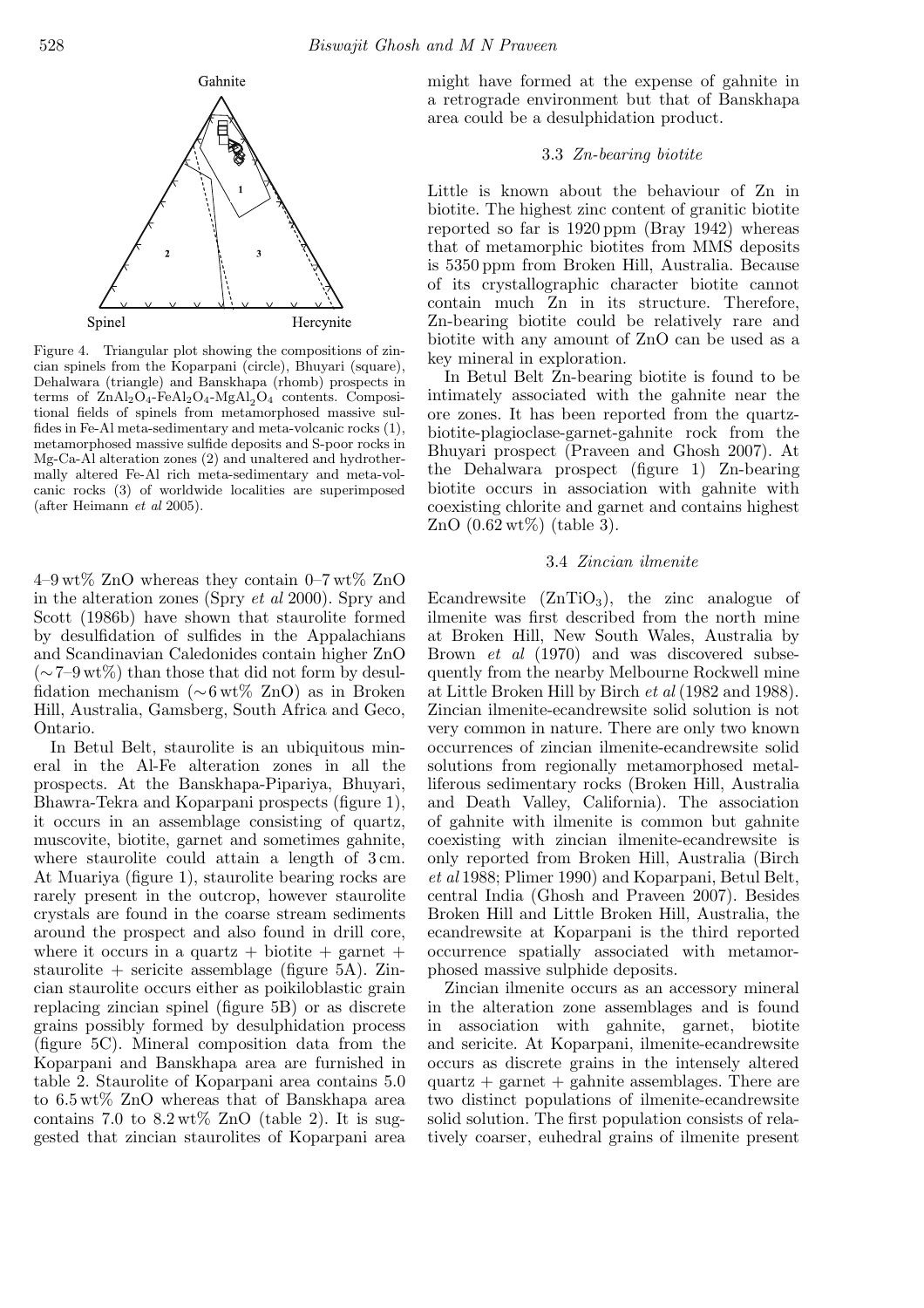

Figure 5. (A) Drill core from Muariya prospect showing garnet and staurolite porphyroblasts; (B) BSE picture showing formation of zincian staurolite (St) at the expense of gahnite (Gh); (C) Discrete euhedral grain of zincian staurolite; (D) BSE picture showing zincian ilmenite in matrix as well as tiny inclusions within gahnite and garnet (Gt).

in the matrix whereas, the second population consists of tiny grains and blebs of ilmenite occurring as inclusions within garnet and gahnite (figure 5D). Zincian ilmenite (with  $\langle 4 \text{wt} \rangle$  ZnO) inclusions within garnet and gahnite also occurs at the Banskhapa and Dehalwara prospects. Ilmenite compositions in these two prospects along with Koparpani have been presented in table 4 and plotted in terms of Zn, Mn and Fe mole proportion (figure 6). Since geikielite does not occur as a major component (maximum 0.011 *apfu* Mg), Mg has been excluded.

## 4. Discussion

Zincian spinel  $[(\text{Zn}, \text{Fe}, \text{Mg})\text{Al}_2\text{O}_4]$  occurs in various geologic settings but is most commonly associated with metamorphosed massive sulphide deposits (Heimann *et al* 2005). Textural, experimental and thermodynamic studies suggest that zincian spinel can form in multiple ways including:

- metamorphism of Zn-oxide phases (Segnit 1961),
- desulphidation of sphalerite during metamorphism (Sangster and Scott 1976),
- precipitation from a metamorphic hydrothermal solution (Wall 1977) and
- breakdown of zinc-bearing silicates such as staurolite (Stoddard 1979) and biotite (Atkin 1978; Dietvorst 1980) during metamorphism.

Calculations of  $f_{\text{O}_2}$ –fs<sub>2</sub> relations in the system Zn-Fe-Al-Si-S-O by Wall and England (1979) suggest that sphalerite and almandine react to form gahnite, quartz and Fe sulphide at low  $f_{2}$  and  $f_{2}$ values by the following reactions:

 $[Fe<sub>3</sub>Al<sub>2</sub>Si<sub>3</sub>O<sub>12</sub>]$  in garnet

+ [ZnS] in sphalerite +  $2.5S_2$ 

$$
= [ZnAl2O4] in spinel + 3FeS2 + 3SiO2 + O2, (1)
$$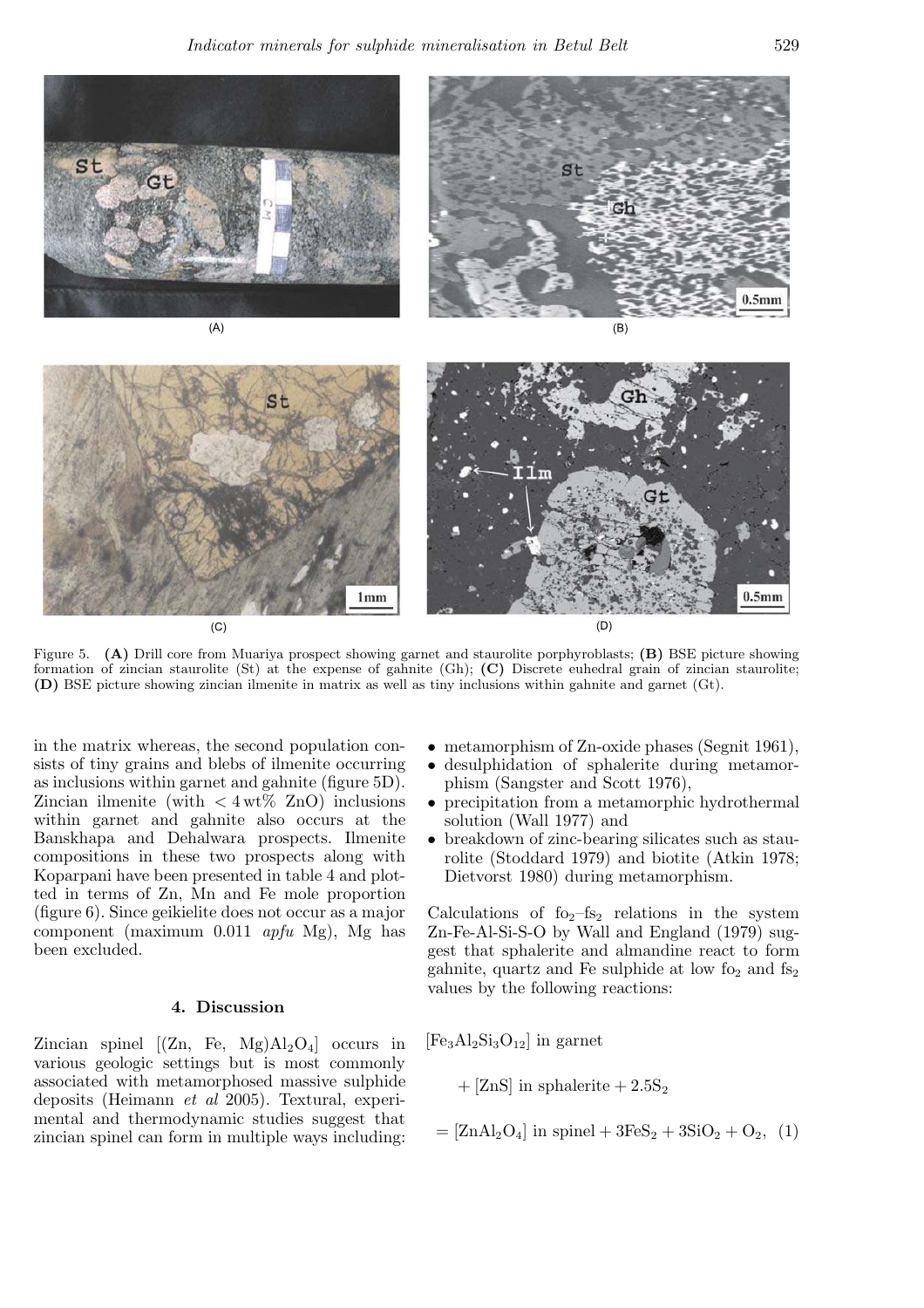| Table 2.         | Electron                                                       | $microprobe$ analyses of zincian staurolite. |                      |                                                     |                                                        |                            |                |            |           |                 |
|------------------|----------------------------------------------------------------|----------------------------------------------|----------------------|-----------------------------------------------------|--------------------------------------------------------|----------------------------|----------------|------------|-----------|-----------------|
| Ref. no.         |                                                                | $\mathcal{C}$                                | S                    | 4                                                   | LC.                                                    | $\circ$                    | $\overline{z}$ | $\infty$   | ာ         | $\overline{10}$ |
| $\mathrm{SiO}_2$ | 27.09                                                          | 26.91                                        | 26.49                | 26.44                                               | 27.55                                                  | 26.30                      | 26.25          | 26.05      | 26.35     | 25.73           |
| $\rm Al_2O_3$    | 54.82                                                          | 53.81                                        | 54.57                | 54.76                                               | 54.93                                                  | 53.71                      | 53.26          | 53.76      | 52.84     | 53.11           |
| $\rm TiO_2$      |                                                                | $0.18\,$                                     | 0.11                 | $0.03\,$                                            | $0.04$                                                 | 0.24                       | $0.19\,$       | $0.18\,$   | 0.19      | 0.20            |
| ${\rm FeO}^t$    | $\begin{array}{c} 10.0 \\ 8.74 \\ 1.75 \\ 60.0 \\ \end{array}$ | 9.47                                         | 9.03                 |                                                     |                                                        | $6.35\,$                   | $7.30\,$       | $6.66\,$   | 7.02      | $6.95\,$        |
| $_{\rm MgO}$     |                                                                | $1.76\,$                                     |                      |                                                     |                                                        |                            | $1.43\,$       | 1.45       | $1.47$    | 1.55            |
| $\rm MnO$        |                                                                | $0.83\,$                                     | $1.77\phantom{00}56$ | $\begin{array}{c} 8.61 \\ 1.75 \\ 0.74 \end{array}$ | $\begin{array}{c} 0.00 \\ 0.7 \\ 0.7 \\ 0 \end{array}$ | $1.37$<br>$1.02$<br>$0.00$ | 1.23           | $1.04$     | $1.28$    | $1.12$          |
| CaO              |                                                                | 0.01                                         | $0.00$               |                                                     |                                                        |                            | 0.00           | $0.01\,$   | $0.00\,$  | $0.00\,$        |
| $\rm K_2O$       | $\!0.03\!$                                                     | $0.00$                                       | 0.01                 | 0.01                                                | 0.01                                                   | 0.01                       | 0.01           | 0.00       | $0.01\,$  | 0.00            |
| $\rm Na_2O$      | $\rm 0.12$                                                     | $0.16\,$                                     | 0.11                 | 0.11                                                | $\rm 0.13$                                             | $0.16\,$                   | $0.12\,$       | $\rm 0.13$ | 0.20      | $0.17\,$        |
| $\rm ZnO$        | 5.58                                                           | $5.60\,$                                     | 5.85                 | $6.18\,$                                            | $6.34\,$                                               | $\,$ 8.21 $\,$             | $6.99\,$       | $7.90\,$   | 7.24      | 7.14            |
| Total            | <b>16.86</b>                                                   | $98.72\,$                                    | 98.52                | 98.62                                               | 99.25                                                  | 97.37                      | $96.78$        | 97.18      | 96.60     | 95.97           |
| Number of metal  |                                                                | atoms on 48 oxygen basis                     |                      |                                                     |                                                        |                            |                |            |           |                 |
| $\ddot{\varpi}$  |                                                                | 7.733                                        | 7.664                | 7.693                                               | 7.923                                                  | 7.776                      | $7.801\,$      | 7.715      | $7.851\,$ | $7.71$          |
| $\overline{A}$   | 7.722<br>18.454                                                | 18.254                                       | 18.515               | 18.567                                              | 18.619                                                 | $18.714\,$                 | 18.657         | 18.770     | 18.557    | 18.760          |
|                  |                                                                | 0.038                                        | 0.025                | $0.006\,$                                           | 0.009                                                  | 0.054                      | 0.042          | 0.040      | 0.042     | 0.044           |
| $\mathrm{Fe}^t$  | $\begin{array}{c} 0.020 \\ 2.087 \\ 0.754 \end{array}$         | 2.280                                        | 2.174                | 2.072                                               | $1.874\,$                                              | 1.569                      | $1.814\,$      | $1.649\,$  | 1.749     | 1.743           |
| $\rm Mg$         |                                                                | 0.754                                        | 0.760                | 0.749                                               | 0.752                                                  | 0.603                      | 0.637          | $\!0.641$  | 0.653     | 0.695           |
| Mn               | $\begin{array}{c} 0.177 \\ 0.002 \end{array}$                  | 0.202                                        | 0.137                | 0.179                                               | 0.171                                                  | 0.255                      | 0.309          | $\!0.261$  | 0.323     | 0.284           |
| ්                |                                                                | $0.002\,$                                    | $0.000$              | 0.000                                               | $0.000\,$                                              | 0.000                      | 0.000          | 0.002      | 0.000     | 0.000           |
| K                | $0.010\,$                                                      | $0.000\,$                                    | $\!0.004\!$          | $\!0.004\!$                                         | $\!0.003\!$                                            | $0.004\,$                  | 0.002          | 0.000      | 0.002     | $0.002\,$       |
| Å                | 0.066                                                          | 0.092                                        | 0.062                | 0.062                                               | $0.071\,$                                              | 0.094                      | 0.069          | 770.0      | $0.115\,$ | 0.098           |
| Zn               | 1.176                                                          | 1.191                                        | 1.244                | 1.312                                               | 1.347                                                  | 1.793                      | 1.534          | 1.728      | 1.592     | $1.580\,$       |
|                  | Note: 1-5: Koparpani, 6-10: Banskhapa.                         |                                              |                      |                                                     |                                                        |                            |                |            |           |                 |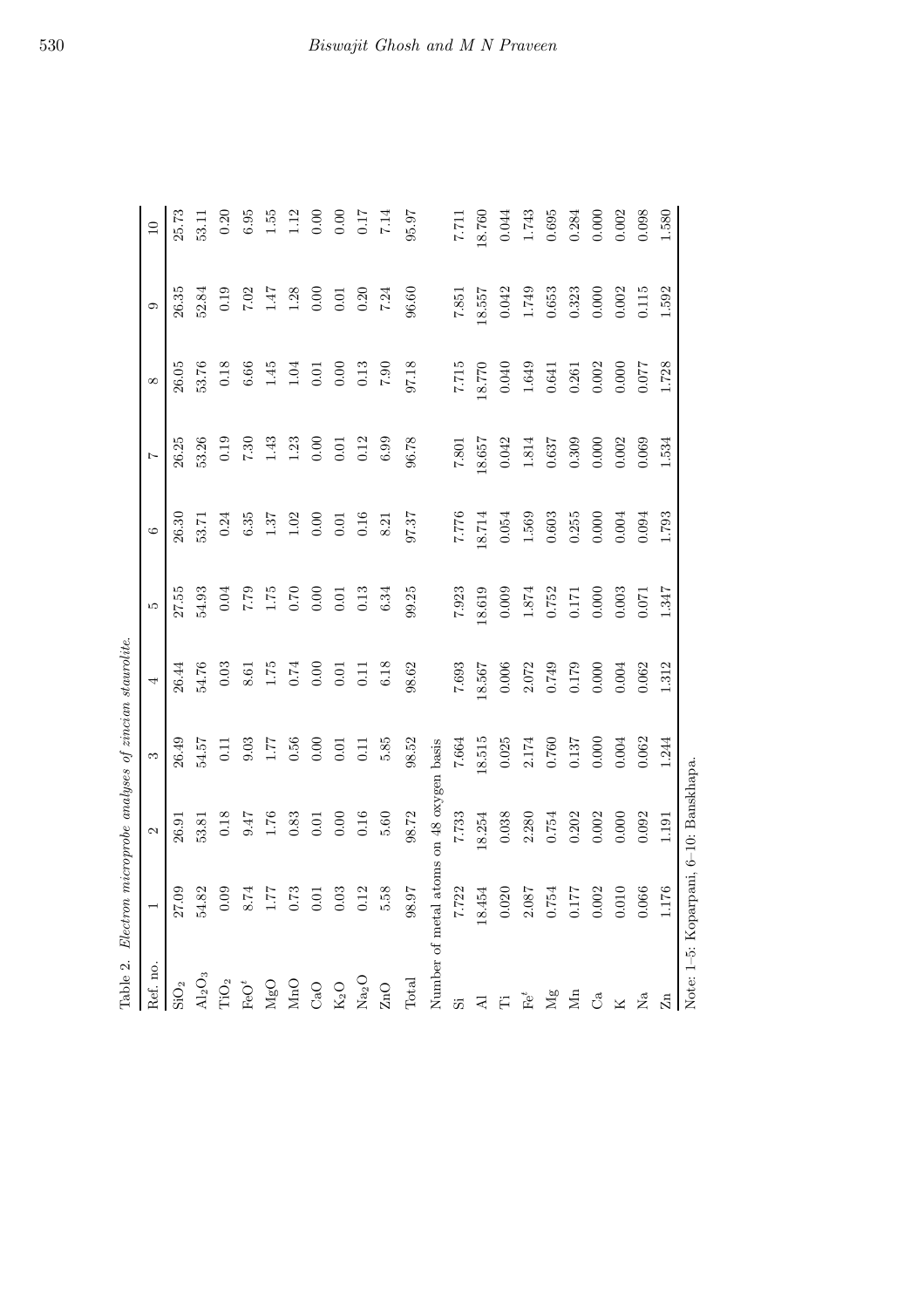| Table 3.          |                            |                                  |                           | Electron microprobe analyses of Zn-bearing biotite. |           |           |          |            |          |                 |             |          |
|-------------------|----------------------------|----------------------------------|---------------------------|-----------------------------------------------------|-----------|-----------|----------|------------|----------|-----------------|-------------|----------|
| Ref. no.          | $\overline{ }$             | 2                                | S                         | 4                                                   | īΟ        | ం         | Ņ        | $^{\circ}$ | ာ        | $\overline{10}$ | $\Box$      | $^{12}$  |
| $\rm SiO_2$       | 36.81                      | 37.45                            | 37.23                     | 35.51                                               | 39.95     | 36.77     | 36.86    | 36.82      | 36.91    | 36.77           | 35.66       | 36.50    |
| TiO <sub>2</sub>  | 0.69                       | 0.51                             | 0.54                      | 1.20                                                | 1.04      | $1.25\,$  | 1.32     | 1.15       | $1.48\,$ | 1.54            | 1.55        | 1.40     |
| $Al_2O_3$         | 19.54                      | 13<br>₫                          | 19.07                     | 17.85                                               | 19.38     | 17.29     | 17.43    | 17.80      | 17.55    | 17.41           | 16.79       | 17.34    |
| $\mathrm{FeO}^t$  | 12.97                      | 77<br>$\overline{q}$             | 13.32                     | 17.03                                               | 9.23      | $11.14\,$ | 10.97    | 11.10      | 15.53    | 15.70           | 15.56       | 16.72    |
| MnO               | 0.28                       | $\frac{15}{2}$<br>ö              | 0.23                      | 0.45                                                | 0.37      | 0.39      | $0.38\,$ | 0.42       | 0.21     | 0.21            | $0.16\,$    | 0.21     |
| MgO               | 14.53                      | $\mathbb{Z}$<br>$\exists$        | 14.46                     | $11.56\,$                                           | 13.94     | 15.81     | 15.98    | 15.68      | 12.89    | 12.80           | 13.03       | 12.08    |
| CaO               | 0.00                       | $0.00\,$                         | 0.00                      | 0.00                                                | $0.03\,$  | 0.00      | 0.00     | 0.00       | $0.08\,$ | $0.03\,$        | $0.03\,$    | 0.26     |
| Na <sub>2</sub> O | $0.34\,$                   | 0.29                             | 0.31                      | $0.10\,$                                            | 0.11      | $0.15\,$  | $0.15\,$ | 0.09       | 0.12     | 0.19            | 0.14        | 0.21     |
| $K_2O$            | 8.61                       | 9.39                             | 8.95                      | 9.35                                                | 8.09      | $9.72\,$  | 9.37     | 0.51       | 10.02    | 9.76            | 9.88        | $9.56\,$ |
| ZnO               | 0.23                       | 19<br>$\dot{\circ}$              | 0.19                      | 0.24                                                | 0.47      | 0.18      | 0.22     | 0.21       | 0.62     | $0.43\,$        | 0.34        | 0.53     |
| Total             | 93.98                      | 94.63                            | 94.31                     | 93.30                                               | 92.61     | 92.70     | 92.68    | 92.78      | 95.41    | 94.84           | 93.14       | 94.81    |
|                   | Number of metal atoms on   | 22                               | oxygen basis              |                                                     |           |           |          |            |          |                 |             |          |
| 55                | 5.474                      | 5.541                            | 5.532                     | 5.483                                               | 5.851     | 5.550     | 5.548    | 5.541      | 5.542    | 5.549           | $5.501\,$   | 5.538    |
|                   | 0.077                      | 56<br>$\ddot{\circ}$             | $0.061\,$                 | $0.140\,$                                           | $0.115\,$ | 0.142     | 0.150    | 0.131      | 0.167    | 0.175           | 0.180       | 0.160    |
| ব                 | 3.425                      | 36<br>$3.\overline{3}$           | 3.339                     | $3.248$                                             | 3.345     | 3.077     | 3.093    | 3.157      | 3.106    | 3.095           | 3.053       | 3.101    |
| $\mathbf{F}^t$    | 1.613                      | $80\,$<br>$\frac{1}{1}$          | 1.655                     | 2.199                                               | 1.131     | $1.407$   | 1.381    | 1.397      | 1.950    | 1.982           | $2.007$     | 2.122    |
| Σя                | 0.035                      | 19<br>0.0                        | 0.029                     | 0.059                                               | 0.046     | 0.050     | 0.049    | 0.054      | 0.027    | 0.027           | 0.021       | 0.027    |
| Mg                | 3.220                      | 3.253                            | 3.203                     | 2.660                                               | 3.044     | 3.558     | 3.585    | 3.519      | 2.885    | 2.880           | 2.995       | 2.732    |
| ೆ                 | 0.000                      | 0.000                            | 0.000                     | 0.000                                               | $0.005\,$ | $0.000$   | 0.000    | 0.000      | 0.013    | 0.004           | $\!0.004\!$ | 0.042    |
| Κa                | 0.099                      | 83<br>$\ddot{\rm o}$             | 0.089                     | 0.030                                               | 0.032     | 0.044     | 0.045    | 0.026      | 0.036    | 0.055           | 0.041       | 0.062    |
| ×                 | 1.633                      | 72<br>$\frac{7}{11}$             | $1.696\,$                 | 1.841                                               | 1.512     | 1.871     | 1.799    | 1.825      | 1.920    | 1.879           | 1.945       | 1.851    |
| $\mathbb{Z}^n$    | 0.025                      | $\overline{21}$<br>$\frac{5}{2}$ | 0.021                     | 0.028                                               | 0.051     | 0.020     | 0.025    | 0.024      | 0.069    | 0.048           | 0.039       | 0.059    |
|                   | Note: 1-4: Koparpani, 5-8: |                                  | Bhuyari, 9–12: Dehalwara. |                                                     |           |           |          |            |          |                 |             |          |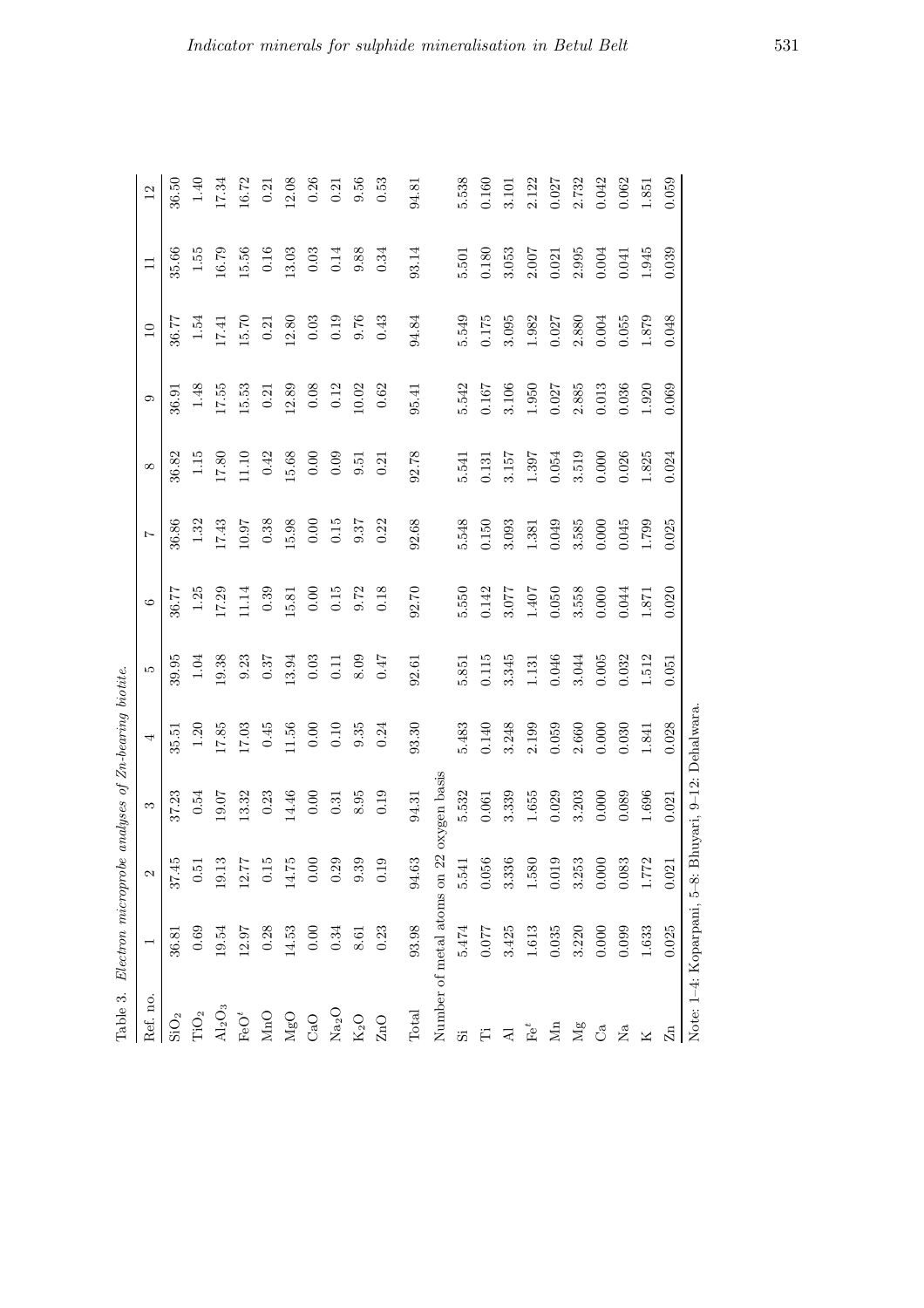| Table 4.                                                                    | Electron microprobe analyses of zincian ilmenite. |                                  |          |                                             |             |                |                                             |                       |                                  |                    |             |
|-----------------------------------------------------------------------------|---------------------------------------------------|----------------------------------|----------|---------------------------------------------|-------------|----------------|---------------------------------------------|-----------------------|----------------------------------|--------------------|-------------|
| Ref. no.                                                                    |                                                   | 2                                | S        | 4                                           | r.          | $\circ$        | $\overline{1}$                              | $\infty$              | C)                               | $\overline{10}$    | $\Box$      |
| $\mathrm{SiO}_2$                                                            | 0.10                                              | 0.40                             | 0.28     | 0.01                                        | 0.02        | 0.02           |                                             | 0.00                  | 0.07                             | 0.01               | 0.01        |
| $\rm TiO_2$                                                                 | 51.92                                             | 51.18                            | 52.09    | 50.61                                       | 52.50       | 50.14          | $\frac{0.06}{50.89}$                        | 51.17                 | 51.49                            | 52.98              | 52.98       |
| $\rm Al_2O_3$                                                               | $0.00\,$                                          | $0.08\,$                         | 0.03     | $0.06$<br>24.04                             | 70.0        | 0.00           | 0.02                                        | 0.03                  | 0.02                             | 0.00               | 0.09        |
| $\mathrm{FeO}^t$                                                            | 40.08                                             | 24.31                            | 41.72    |                                             | 39.06       | 42.92          | 42.49                                       | 43.49                 | 42.96                            | 42.54              | 42.02       |
| $\rm MnO$                                                                   | 2.39                                              | 3.49                             | $1.01\,$ |                                             | $4.10$      |                |                                             |                       |                                  | 4.24               | 4.75        |
| $_{\rm MgO}$                                                                | 0.29                                              | 0.23                             | 0.24     | $\frac{3.22}{0.03}$                         | $0.10\,$    | $2.10$ $0.06$  | $\begin{array}{c} 1.93 \\ 0.11 \end{array}$ | $2.26$ $0.10$         | $1.57\phantom{0}\phantom{0}0.10$ | 0.14               | $\!0.13$    |
| $\rm ZnO$                                                                   | 4.12                                              | 18.49                            | 2.92     | 19.59                                       | 2.39        | 3.49           | 2.69                                        |                       | $3.71$<br>0.02                   | 0.25               | 1.21        |
| CaO                                                                         | 0.01                                              | <b>10.0</b>                      | 0.03     |                                             | 0.04        | 0.02           | $0.01\,$                                    | $2.66\phantom{0}0.00$ |                                  | 0.06               | 0.00        |
| Na <sub>2</sub> O                                                           | пd                                                | $_{\rm nd}$                      | 0.03     | $\begin{array}{c} 0.03 \\ 0.40 \end{array}$ | $_{\rm nd}$ | $\overline{a}$ | $_{\rm nd}$                                 | $_{\rm nd}$           | $_{\rm nd}$                      | $_{\rm nd}$        | $_{\rm nd}$ |
| $\rm K_2O$                                                                  | $\operatorname*{rd}$                              | $_{\rm nd}$                      | 0.00     | 0.02                                        | 0.00        | 0.01           | $0.01\,$                                    | 0.00                  | 0.00                             | 0.01               | 0.00        |
| Total                                                                       | 98.89                                             | 98.25                            | 98.35    | $98.01\,$                                   | 98.28       | 98.76          | 98.21                                       | 99.71                 | 99.94                            | 100.23             | 101.19      |
| Number of metal atoms                                                       |                                                   | 3 oxygen basis<br>$\overline{5}$ |          |                                             |             |                |                                             |                       |                                  |                    |             |
| $\ddot{\Omega}$                                                             | $0.002\,$                                         | 0.010                            | 0.007    | $0.001$                                     | 0.001       | 0.001          | 0.002                                       | 0.000                 | 0.002                            | 0.000              | $0.001\,$   |
| Ë                                                                           | 0.986                                             | $1.001\,$                        | 1.001    | $1.001$<br>$0.002$                          | $1.011\,$   | 0.976          | 0.990                                       | 0.983                 | 0.986                            | 1.002              | 0.995       |
| 국                                                                           | $0.000\,$                                         | 0.002                            | 0.001    |                                             | 0.002       | 0.000          | 0.001                                       | 0.001                 | $0.001\,$                        | 0.000              | 0.003       |
| $\mathbb{E}^{\mathbb{O}}$                                                   | 0.849                                             | 0.529                            | 0.892    | 0.529                                       | 0.836       | 0.929          | 0.919                                       | 0.929                 | 0.915                            | 0.895              | 0.877       |
| Я                                                                           | 0.051                                             | 770.0                            | 0.022    | $0.072$<br>$0.001$                          | 0.089       | 0.046          | 0.042                                       | 0.049                 | 0.034                            | 0.090              | 0.101       |
| $\mathbb{N}_g$                                                              | 0.011                                             | 0.009                            | 0.010    |                                             | 0.004       | 0.003          | 0.004                                       | 0.004                 | 0.004                            | 0.005              | 0.005       |
| $\rm Zn$                                                                    | 0.077                                             | 0.355                            | 0.055    | 0.381                                       | 0.045       | 0.067          | 0.052                                       | 0.050                 | 0.070                            | $0.005$<br>$0.002$ | 0.023       |
| ී                                                                           | 0.000                                             | 0.002                            | 0.001    | $0.001\,$                                   | $0.001\,$   | 0.001          | 0.000                                       | 0.000                 | $0.001\,$                        |                    | 0.000       |
| Σã                                                                          | $_{\rm nd}$                                       | $_{\rm nd}$                      | 0.002    | 0.021                                       | $_{\rm nd}$ | $_{\rm nd}$    | $_{\rm nd}$                                 | $_{\rm nd}$           | $_{\rm nd}$                      | $_{\rm nd}$        | $_{\rm nd}$ |
|                                                                             | $_{\rm nd}$                                       | $_{\rm nd}$                      | 0.000    | $0.001\,$                                   | $0.000$     | $0.001\,$      | 0.000                                       | 0.000                 | 0.000                            | 0.000              | 0.000       |
| End-member component                                                        |                                                   |                                  |          |                                             |             |                |                                             |                       |                                  |                    |             |
| Ecandrewsite                                                                | <b>62.2</b>                                       | 36.60                            | 5.62     | 38.75                                       | 4.62        | 6.37           |                                             | 4.84                  |                                  | 0.45               | 2.24        |
| Pyrophanite                                                                 | 5.16                                              | $7.94\,$                         | 2.25     | $7.28$ $0.10$                               | $9.14\,$    | 4.41           | $\begin{array}{c} 5.07 \\ 4.13 \end{array}$ | 4.75                  | $6.80\phantom{0}3.33$            | 9.05               | $10.00\,$   |
| Geikielite                                                                  | Ξ                                                 | 0.93                             | 0.97     |                                             | $0.41\,$    | 0.24           | 0.39                                        | 0.39                  | 0.39                             | 0.50               | $0.50\,$    |
| <b>Ilmenite</b>                                                             | 85.93                                             | 54.54                            | 91.16    | 53.87                                       | 85.83       | 88.98          | 90.40                                       | 90.02                 | 89.48                            | 89.99              | 87.26       |
| Note: nd: not determined, 1-4: Koparpani, 5-9: Banskhapa, 10-11: Dehalwara. |                                                   |                                  |          |                                             |             |                |                                             |                       |                                  |                    |             |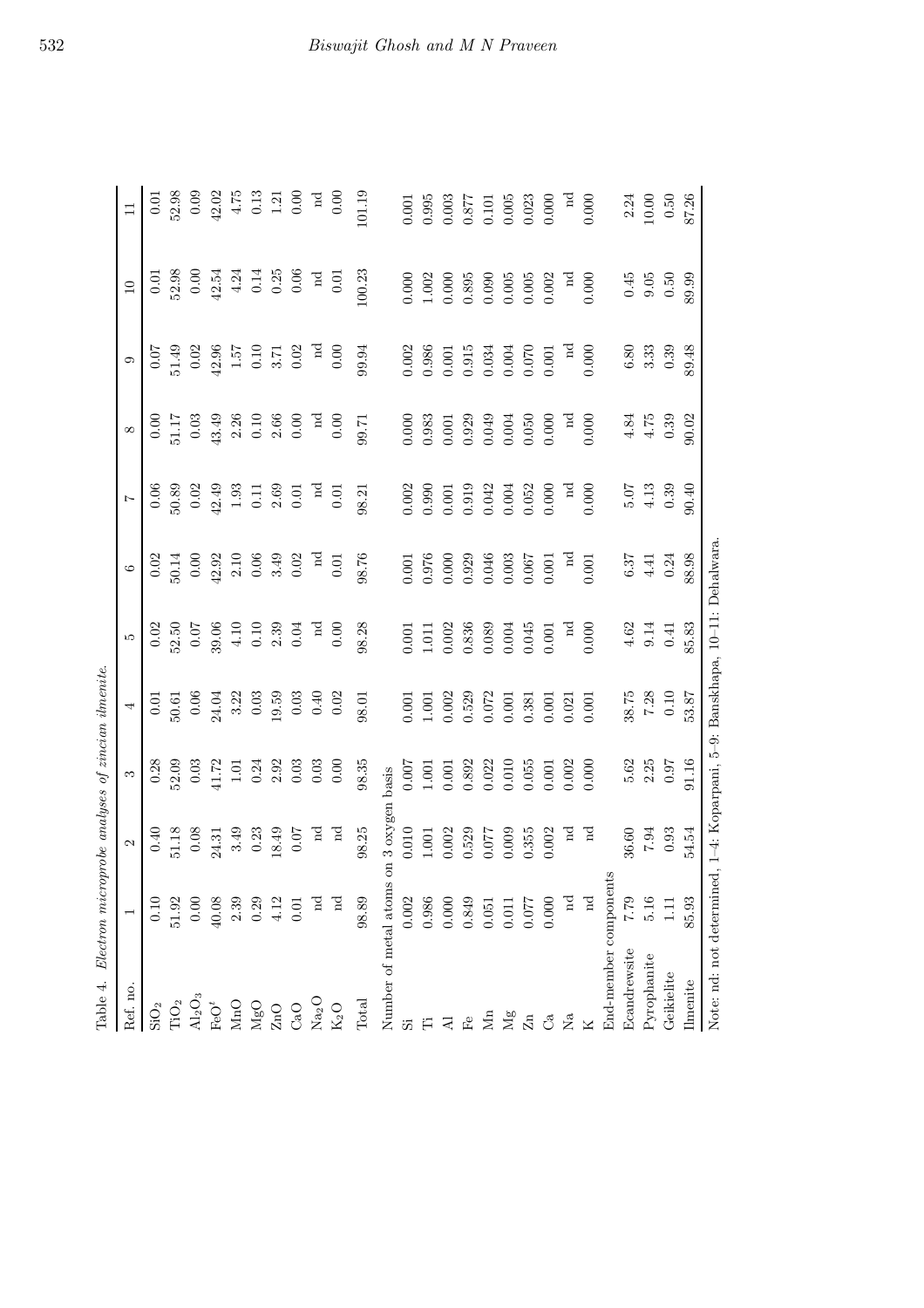

Figure 6. Zn-Fe-Mn molar proportions in zincian ilmenite from Koparpani (circle), Banskhapa (square) and Dehalwara (triangle) prospects.

 $[Fe<sub>3</sub>Al<sub>2</sub>Si<sub>3</sub>O<sub>12</sub>]$  in garnet +  $[ZnS]$  in sphalerite +  $S<sub>2</sub>$ 

$$
= [ZnAl_2O_4] \text{ in spinel} + 3FeS + 3SiO_2 + O_2,
$$
\n
$$
(2)
$$

whereas sphalerite and aluminosilicate (sillimanite) react to form gahnite at high fo<sub>2</sub> and fs<sub>2</sub> values by the following reactions:

$$
[\text{ZnS}] \text{ in sphalerite} + \text{FeS}_2 + 2\text{Al}_2\text{SiO}_5 + \text{O}_2
$$

$$
= [\text{ZnAl}_2\text{O}_4] \text{ in spinel} + [\text{FeAl}_2\text{O}_4] \text{ in spinel}
$$

$$
+ 2\text{SiO}_2 + \frac{3}{2}\text{S}_2,
$$
(3)

[ZnS] in sphalerite + FeS +  $2Al_2SiO_5 + O_2$ 

$$
= [ZnAl2O4] in spinel + [FeAl2O4] in spinel + 2SiO2 + S2.
$$
 (4)

Experimental work carried out by Spry and Scott (1986a) also corroborated earlier suggestions by Sangster and Scott (1976) that zincian spinel may be a product of desulphidation of sphalerite. They have also suggested that spinel in sulphide deposits has a restricted gahnite to hercynite ratio in comparison to, for example, spinel from aluminous metasediments. Spinel although commonly distributed throughout massive sulphide deposits, it is

mostly found near their margins probably because higher alumina is likely to be encountered there. Since gahnites of Betul Belt have a narrow range of composition and the plots fall well within the field of metamorphosed massive sulphides (figure 4), it can be suggested that gahnites of Betul Belt are a product of desulphidation of sphalerite during metamorphism involving either garnet or sillimanite.

Further support for the participation of desulphidation mechanisms involving sphalerite in the formation of zincian spinel in Betul Belt comes from the mantling of sphalerite by zincian spinel and the presence of a fine dusting of sphalerite inclusions in gahnite at Bhuyari and Koparpani. Although desulphidation of sphalerite involving either garnet or sillimanite was responsible for the formation of zincian spinel in most areas, it is also likely that other desulphidation reactions such as involving anthophyllite occurred in some of the prospects like Banskhapa and Bhanwra-Tekra. The presence of stable equilibrium assemblage, wide scale retrograde overprinting and absence of reaction textures does not allow for the unequivocal identification of such reactions. However, formation of zincian spinel other than by desulphidation such as breakdown of Zn-bearing biotite is evidenced from the Bhuyari and Dehalwara prospects. Praveen and Ghosh (2007) documented the presence of chloritised biotite near the nucleation point of gahnite. They have also observed the decrease in zinc content of biotite with increasing proximity to gahnite. From these observations it was suggested that zinc was released from Zn-rich biotite to form gahnite and this may happen if the zinc saturation limit of biotite is overstepped by biotite consuming reactions to form chlorite during retrograde metamorphism.

In MMS deposits of amphibolite grade metamorphism, zincian staurolite can either form (1) from sphalerite by desulphidation process (Spry and Scott 1986b) or (2) from gahnite (Atkin 1978; Spry 1982; Moore and Reid 1989) by the following reactions:

 $2[\text{ZnS}]$  in sphalerite  $+2[\text{FeS}]$  in pyrrhotite

 $+ 9Al_2SiO_5 + H_2O + 2O_2$  $=[Zn<sub>2</sub>Al<sub>9</sub>Si<sub>4</sub>O<sub>23</sub>(OH)]$  in staurolite  $+$   $[Fe<sub>2</sub>Al<sub>9</sub>Si<sub>4</sub>O<sub>23</sub>(OH)]$  in staurolite  $+ SiO<sub>2</sub> + 2S<sub>2</sub>$ . (5)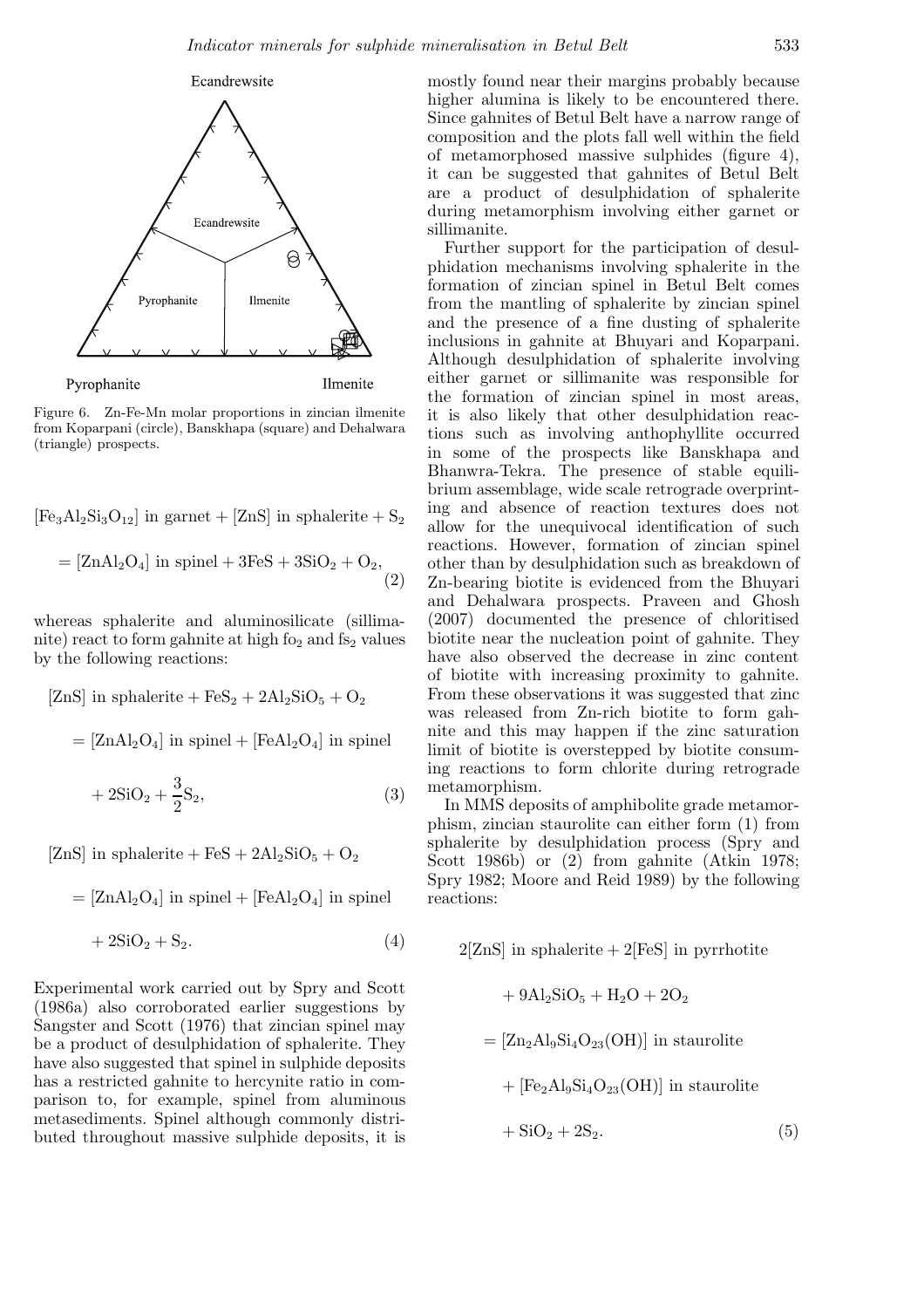

Figure 7. Plot showing a positive correlation of Mg/(Mg + Fe) ratio of (a) staurolite *versus* gahnite and (b) biotite *versus* gahnite.

 $2[ZnA]_2O_4$  in spinel +  $2[FeA]_2O_4$  in spinel

$$
+ 3\text{SiO}_2 + 5\text{Al}_2\text{SiO}_5 + \text{H}_2\text{O}
$$

 $=[Zn<sub>2</sub>Al<sub>9</sub>Si<sub>4</sub>O<sub>23</sub>(OH)]$  in staurolite

+ 
$$
[Fe2Al9Si4O23(OH)]
$$
 in staurolite. (6)

Although equilibrium coexistence between staurolite and gahnite exists in most of the outcrop of Koparpani prospect, considering all the body of petrographic and chemical evidence such as close spatial association of zincian staurolite and gahnite, poorly defined contact relationship, presence of gahnite ghosts within staurolite, rugged appearance of gahnite and comparable Zn contents to those that did not form by desulphidation processes, it is suggested that zincian staurolites of Koparpani area at places show evidences of formation at the expense of gahnite by retrogression. Formation of zinc-rich staurolite from the breakdown of second generation gahnite might have formed by the following schematic reaction:

 $\text{Alman}$ dine + Gahnite + K-feldspar + water

 $=$  Zincian staurolite  $+$  Zn bearing biotite

$$
+\text{Quartz.}\tag{7}
$$

Reaction (7) could only occur where little K-feldspar was present (Stoddard 1979). A plot of Mg/(Mg+Fe) ratios in coexisting staurolite, biotite and gahnite gives a distinct correlation (figure 7) and it is therefore suggested that the Fe and Mg contents of staurolite and biotite are controlled by coexisting gahnite.

Textural, experimental and thermodynamic studies suggest that zincian ilmenite can form in several means including (1) reaction between

ilmenite and zincian clays or carbonates during prograde metamorphism (Plimer 1990), (2) desulphidation of sphalerite or by breakdown of zinc bearing minerals such as staurolite, biotite and hogbomite (Whitney *et al* 1993), (3) direct precipitation from hydrothermal solution in some vugs as reported from Fuzhau, China (Suwa *et al* 1987) and (4) subsolidus reaction of deuteric fluids with the primary magmatic minerals (Mitchell and Liferovich 2004).

Assuming Fe-Zn mixing in ilmenite and spinel solid solutions as ideal, Whitney *et al* (1993) suggested the Zn-Fe exchange equilibrium between ilmenite and spinel by the following reaction:

$$
ZnTiO3 + FeAl2O4 = FeTiO3 + ZnAl2O4 (8)
$$

and calculated the distribution isotherms for Zn-Fe exchange between ilmenite and gahnite using thermodynamic data. Using the distribution isotherms (as given by Whitney *et al* 1993) Ghosh and Praveen (2007) clearly demonstrated that there may not be any genetic link between gahnite and zincian ilmenite of the Koparpani prospect.

Although there is lack of petrographic evidence regarding the formation of zincian ilmenite, intimate association of this mineral with gahnite presumes that zincian ilmenite in the Betul Belt might have formed together with gahnite by desulphidation process. Ilmenite because of its tiny size commonly occurs as inclusions within gahnite.

#### 5. Conclusions

Zn-Pb-Cu mineralisation in Betul Belt is volcanichosted where ore bodies formed either as exhalations on the sea-floor or as subsea-floor replacements or one involving both the processes. The ore zones are intimately associated with zones of intensely altered and metamorphosed felsic volcanic rock which also include lithologies resembling meta-exhalites (Ghosh and Praveen 2007).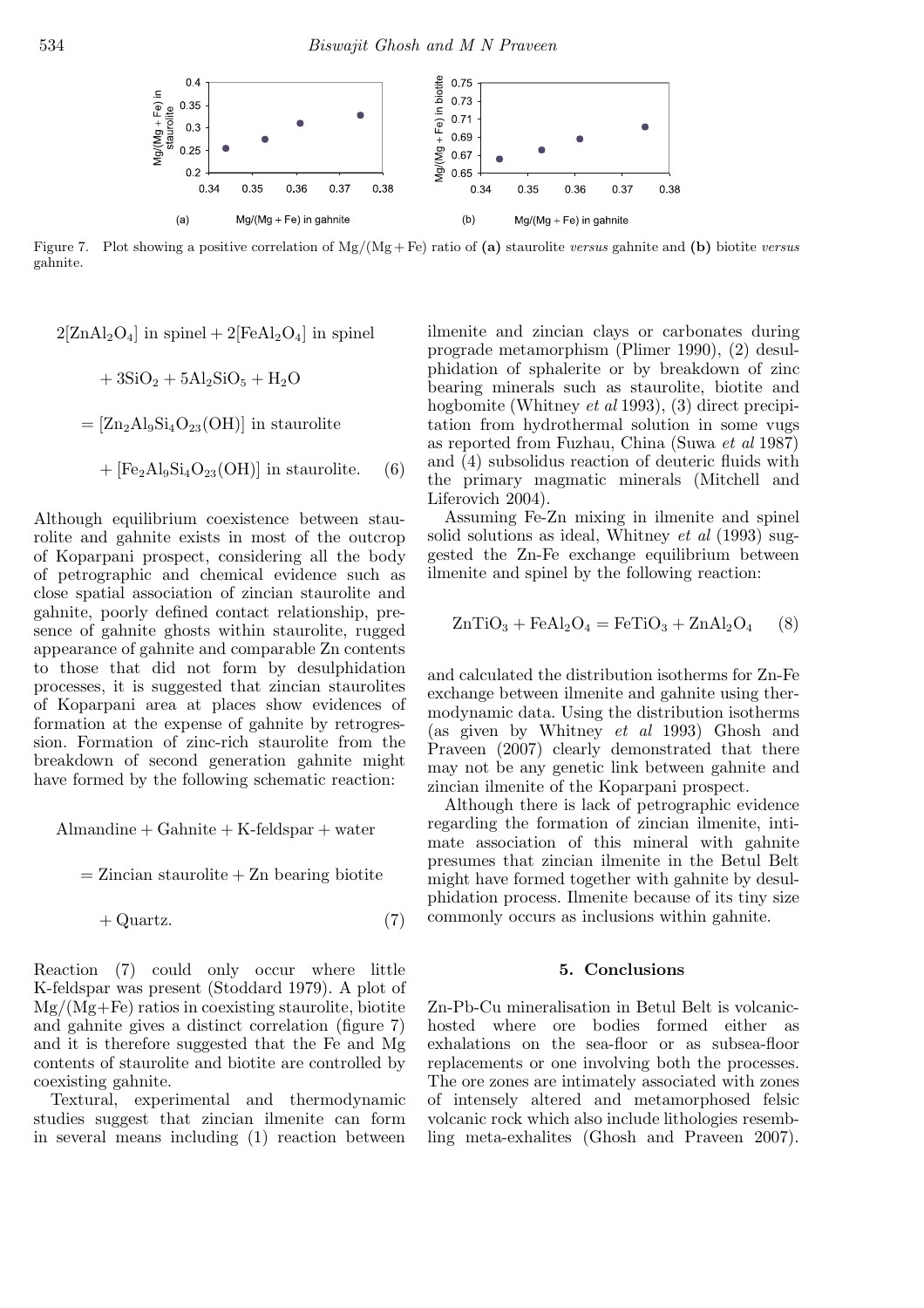Field identification of such lithologies assumes great importance in exploration for base metal sulphides in the area. Minerals like staurolite, biotite and ilmenite are common in metamorphosed alteration zones and these zones are some times widespread, however, the use of *in situ* microbeam techniques like electron probe micro-analysis (EPMA) in the study of alteration zone samples can help to identify the Zn-bearing minerals and thereby narrow down on the more important orerelated alteration assemblages. Like in other metamorphosed massive sulphide deposits worldwide, these minerals are developed close to the mineralized horizon in Betul Belt. Gahnite and staurolite being resistant minerals are often found in stream sediments, soil apart from outcrop. Gahnites from Betul Belt have a very restricted range in composition (Gahnite<sub>69–86</sub>Hercynite<sub>7–23</sub>spinel<sub>5–9</sub>) and therefore the very presence of gahnite may indicate proximity to zinc mineralization. Staurolite compositions from soil, stream sediments and outcrop can also be used as a reliable guide to zinc mineralization in the absence of gahnite or along with gahnite. Ilmenite and biotite compositions can be used on outcrop samples of alteration zones to target potential mineralized zones. Petrographic identification of these minerals has immense exploration significance as presence of some of these minerals in soil or stream sediment can be used to locate new areas for mineralization. Presence of these minerals in outcrops can supplement geochemical and geophysical data during exploration stage and can help in identifying target areas for drilling as these minerals act as direct vectors to ore.

#### Acknowledgements

Authors wish to express their gratitude to Dr. A Roy, Deputy Director General and Dr. Utpal Chakrabarty, Director, Geological Survey of India (GSI), Kolkata for their encouragement and overall guidance. Mr. H S Shrivastava is gratefully acknowledged for providing many hours of stimulating discussion. Dr. N C Pant, Dr. A Kundu and Ms. S Joshi of EPMA Lab., GSI, Faridabad and Mr. B Chattopadhyay and Dr. S Sengupta of EPMA Lab., Central Petrological Laboratory, GSI, Kolkata are sincerely thanked for assistance with the microprobe analysis. Special thanks go to Dr. P G Spry, Iowa State University, USA for providing some invaluable reprints.

#### References

Atkin B P 1978 Hercynite as a breakdown product of staurolite from within the aureole of Ardara Pluton. Co. Donegal, Fire; *Min. Mag.* 42 237–239.

- Birch W D, Chapman A and Pecover S R 1982 Minerals of Broken Hill; In: *The minerals* (eds) Worner H K and Mitchell R (Austr. Min. Smelting Ltd, Melbourne) 68–195.
- Birch W D, Burke E A J, Wall V J and Etheridge M A 1988 Ecandrewsite, the zinc analogue of ilmenite, from Little Broken Hill, New South Wales, Australia, and the San Valentine mine, Sierra de Cartegena, Spain; *Min. Mag.* 52 237–240.
- Brown R N, Riley J F and Schultz R K 1970 A new zinc bearing ilmenite from Broken Hill, Contribution to Australia Mineralogy; *Austr. Min. Dev. Lab. Bull.* 10 48–50.
- Dietvorst E J L 1980 Biotite breakdown and the formation of gahnite in metapelitic rocks from Kemio, Southwest Finland; *Contrib. Min. Pet.* 75 327–337.
- Doyle M G and Allen R L 2003 Subsea-floor replacement in Volcanic-hosted massive sulphide deposits; *Ore Geol. Rev.* 23 183–222.
- Franklin J M, Lyden J W and Sangster D F 1981 Volcanic associated massive sulphide deposits; *Econ. Geol. 75*th *Anniversary Volume* 485–627.
- Ghosh B, Shrivastava H S, Praveen M N, Kumaran G S and Sisodiya D S 2003 Occurrence and genetic implication of gahnite from Betul Belt, Madhya Pradesh; *Gond. Geol. Mag.* 18 108–115.
- Ghosh B, Praveen M N and Shrivastava H S 2006 Gahnite chemistry from metamorphosed Zn-Pb-Cu sulphide occurrences of Betul Belt, Central India; *Geol. Soc. India* 67 17–20.
- Ghosh B and Praveen M N 2007 Garnet-Gahnite-Staurolite relations and occurrence of Ecandrewsite from the Koparpani base metal sulfide prospect, Betul Belt, Central India; *Neues Jahr. fur Min. Abhand.* 184 105–116.
- Heimann A, Spry P G and Teale G S 2005 Zincian spinel associated with metamorphosed Proterozoic base-metal sulfide occurrences, Colorado: A re-evaluation of gahnite composition as a guide in exploration; *Can. Min.* 43 601–622.
- Huston D L and Patterson D J 1995 Zincian staurolite in the Dry River South volcanic-hosted massive sulphide deposit, northern Queensland, Australia: An assessment of its usefulness in exploration; *Appl. Geochem.* 10 329–336.
- Mahakud S P, Raut P K, Hansda C, Ramteke P F, Chakraborty U, Praveen M N and Sisodiya D S 2001 Sulphide mineralisation in the central part of Betul Belt around Ghisi-Muariya-Koparpani area, Betul district, Madhya Pradesh; *Geol. Surv. India Spec. Publ.* 64 377–385.
- Mahakud S P, Hansda C, Raut P K and Ramteke P F 2002 Final report on detailed exploration of base metal mineralisation in Banskhapa-Pipariya block, Betul district, M.P.; *Geol. Surv. India* (unpublished progress report).
- McClenaghan M B 2005 Indicator mineral methods in mineral exploration; *Geochemistry: Exploration, Environment, Analysis* 5 233–245.
- Mitchell R H and Liferovich R P 2004 Ecandrewsite-Zincian pyrophanite from Lujavrite, Pilansberg alkaline complex, South Africa; *Can. Min.* 42 1169–1178.
- Moore J M and Reid A M 1989 A Pan-African zincian staurolite imprint on Namaqua quartz-gahnite-sillimanite assemblages; *Min. Mag.* 53 63–70.
- Plimer I R 1990 The ilmenite-ecandrewsite solid solution series, Broken Hill, Australia; *Neues Jahrb. Mineral Monatsh* 12 529–536.
- Praveen M N, Ghosh B, Shrivastava H S, Kumaran G S, Roy S and Sisodiya D S 2005 Metamorphic mineral